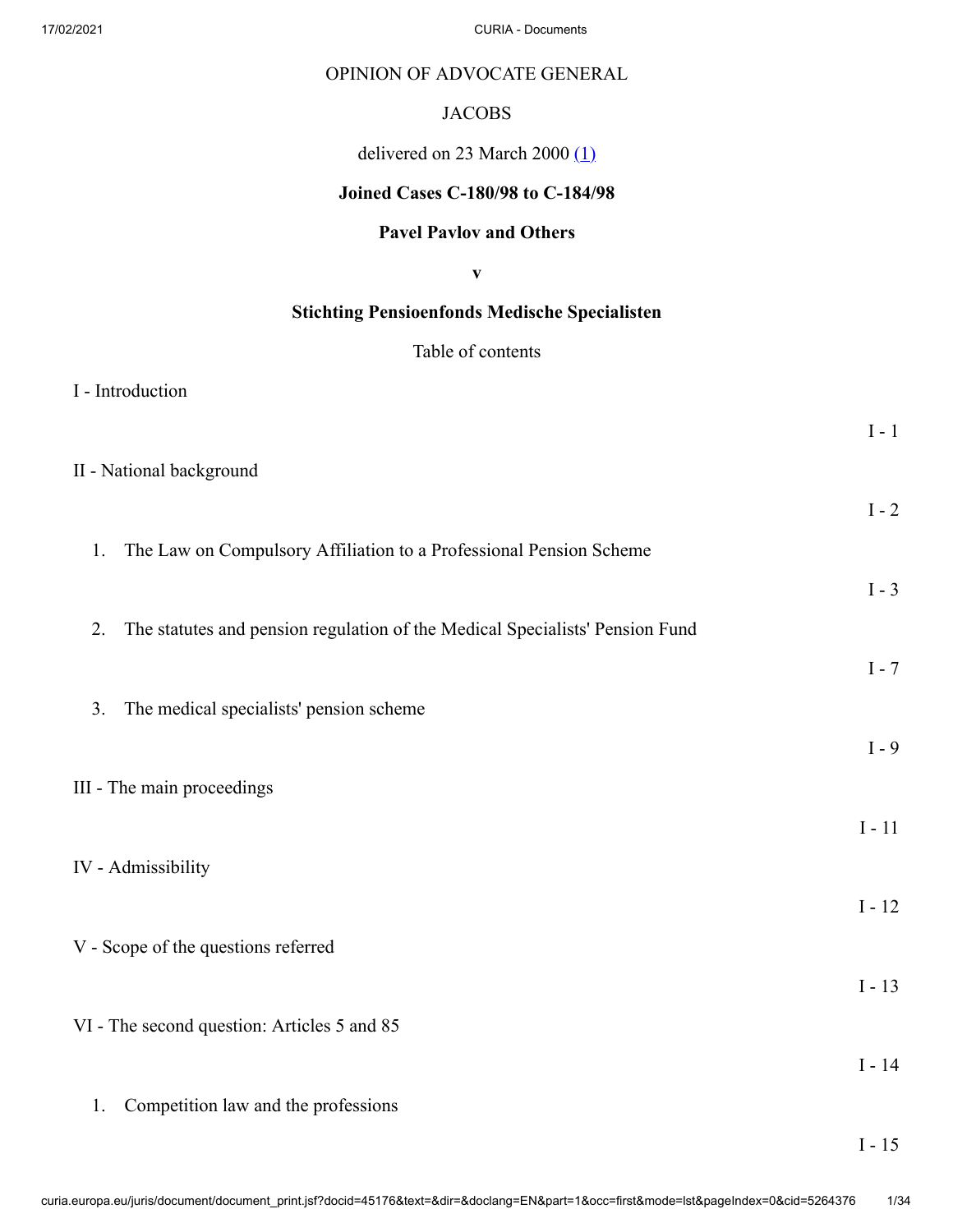| 17/02/2021     | <b>CURIA - Documents</b>                                                                                  |
|----------------|-----------------------------------------------------------------------------------------------------------|
| 2.             | Applicability ratione materiae of Article 85(1)                                                           |
|                | $I - 19$                                                                                                  |
|                |                                                                                                           |
| 3.             | Decision by an association of undertakings                                                                |
|                | $I - 22$                                                                                                  |
|                | Are medical specialists undertakings?<br>(a)                                                              |
|                |                                                                                                           |
|                | $I - 22$                                                                                                  |
|                | Do medical specialists act as consumers or as undertakings when they set up a professional pension<br>(b) |
| scheme?        |                                                                                                           |
|                | $I - 24$                                                                                                  |
|                | Did the LSV act as an association of undertakings?<br>(c)                                                 |
|                |                                                                                                           |
|                | $I - 25$                                                                                                  |
|                | 4. Restriction of competition                                                                             |
|                | $I - 27$                                                                                                  |
|                |                                                                                                           |
| the profession | (a) The substantive element: Harmonisation of the costs and benefits of supplementary pensions within     |
|                |                                                                                                           |
|                | $I - 27$                                                                                                  |
|                | The institutional element: Setting-up of a legal person to monitor compliance with and to manage<br>(b)   |
|                | the pension scheme                                                                                        |
|                | $I - 29$                                                                                                  |
|                |                                                                                                           |
|                | The political element: Application to the Minister<br>(c)                                                 |
|                | $I - 30$                                                                                                  |
| 5.             | The relationship between Articles 5 and $85(1)$                                                           |
|                |                                                                                                           |
|                | $I - 31$                                                                                                  |
|                | VII - The first question: Classification of the Fund as undertaking                                       |
|                | $I - 33$                                                                                                  |
|                |                                                                                                           |
|                | VIII - The third question: Articles 90(1) and 86 of the Treaty                                            |
|                | $I - 35$                                                                                                  |
| 1.             | Applicability of Articles 90(1) and 86                                                                    |
|                |                                                                                                           |
|                | $\rm I$ - $35$                                                                                            |

2. Infringement of Articles 90(1) and 86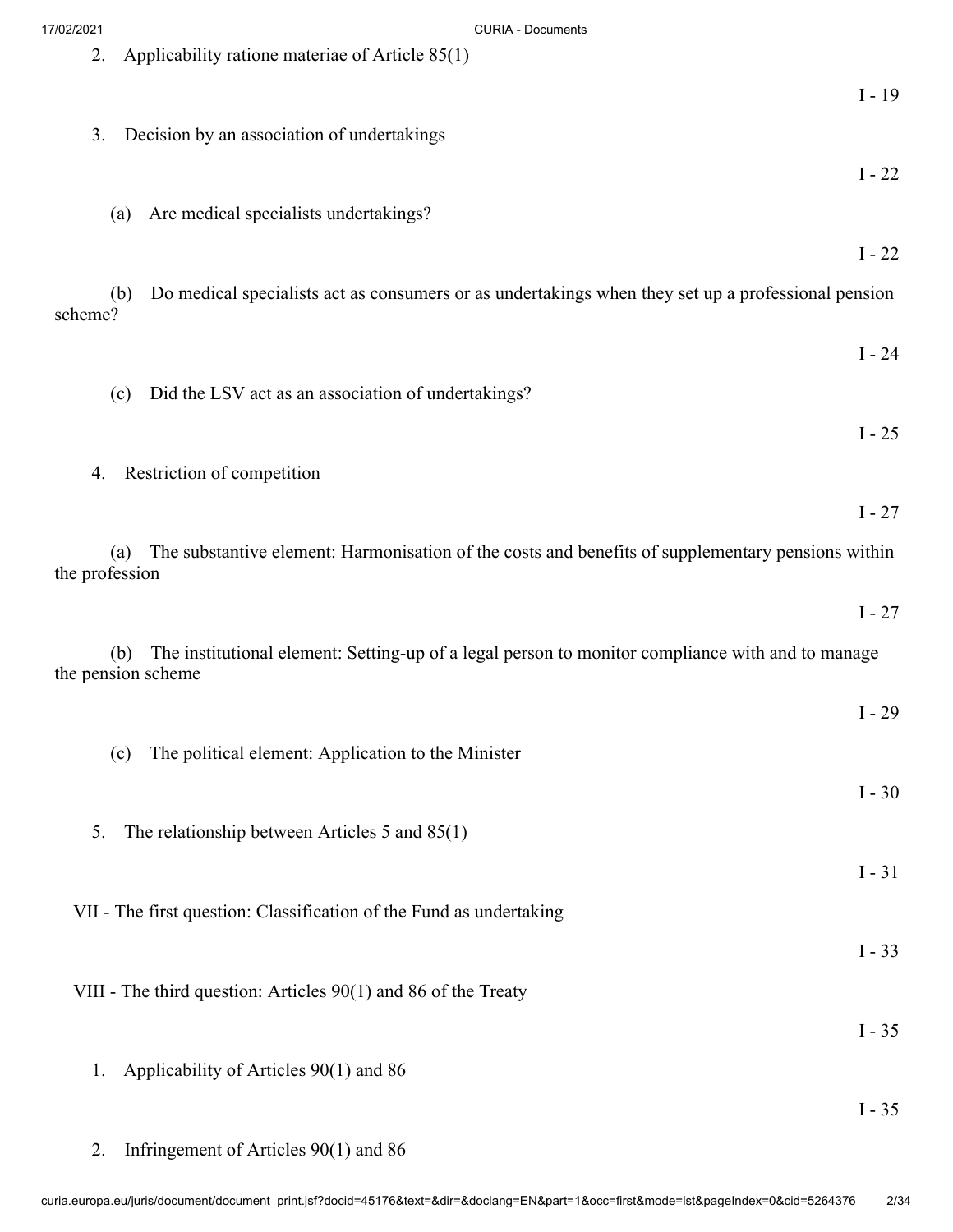I - 36

I - 37

I - 38

- (a) The rules granting the Fund an exclusive insurance right
- (b) The rules on exemption from compulsory affiliation

#### IX - Conclusion

#### **I - Introduction**

#### 1.

 In the present cases, referred by the Kantongerecht (Cantonal Court) Nijmegen, the Court is asked to give a ruling on questions concerning the compatibility of the Netherlands system of compulsory affiliation to professional pension schemes with the competition rules of the EC Treaty. Those questions arise in the context of proceedings brought by several medical specialists challenging orders issued by the Netherlands medical specialists' professionalpension fund demanding payment of contributions to its supplementary pension scheme.

### 2.

 The Community law issue is essentially whether the Netherlands rules on compulsory affiliation to professional supplementary pension schemes infringe either Articles 5 and 85 of the EC Treaty (now Articles 10 and 81 EC) or Articles 90(1) and 86 of the EC Treaty (now Articles 86(1) and 82 EC). As regards Articles 5 and 85 a preliminary question is whether and if so under what conditions decisions of professional associations in the context of the setting up of a compulsory professional pension scheme might be contrary to Article  $85(1)$ . As to Articles  $90(1)$  and 86 the preliminary question is whether a body such as the fund at issue is to be classified as an undertaking for the purposes of the competition rules of the Treaty.

#### 3.

<span id="page-2-0"></span> The questions referred and their legal and procedural context are basically identical with the last three questions referred to the Court by the Hoge Raad in *Van Schijndel*. [\(2\)](#page-27-1) In that case, however, in view of the answers to the other questions, the Court did not have to consider the substantive questions of competition law.

#### 4.

<span id="page-2-1"></span> The present cases also raise issues similar to those addressed recently in *Albany*, *Brentjens*, and *Drijvende Bokken,* [\(3\)](#page-27-2) and the Court decided to suspend proceedings in the present cases until it gave judgment in those earlier cases. In order to avoid repetition I will refer extensively to the Opinion and the three judgments in those cases. When drawing analogies it must however be kept in mind that those cases concerned sectoral pension funds which were set up on the basis of collective agreements between management and labour and which provided supplementary pensions to employees in a certain sector of industry, whereas the present cases concern a pension fund set up by members of a profession which provides pensions to the members of that same profession.

### **II - National background**

5.

It will be recalled that the system of pensions in the Netherlands is based on three pillars: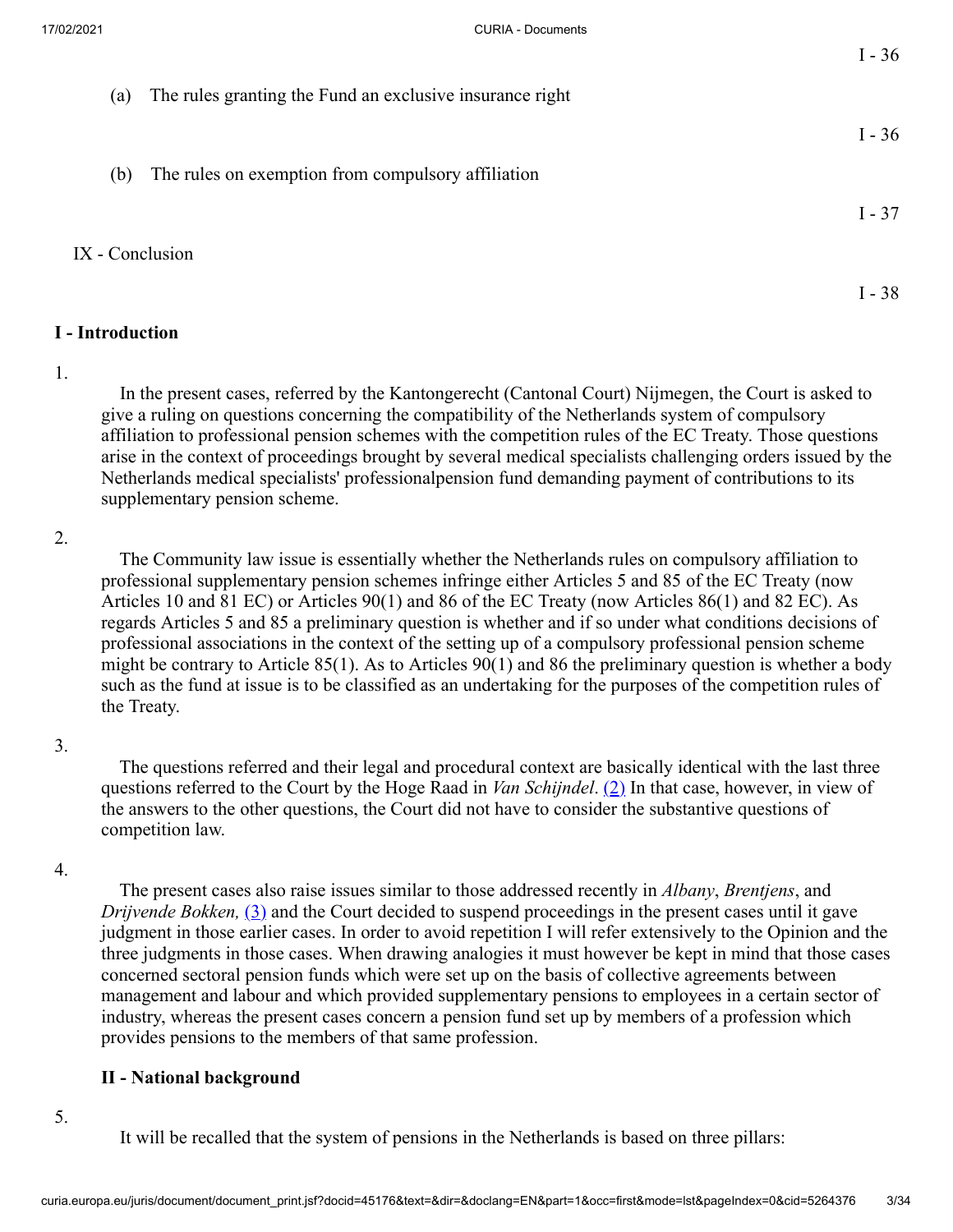- First, there is a statutory basic pension, granted by the State under the Algemene Ouderdomswet (General law on old-age pensions, hereinafter 'the  $AOW\Box$ ) and the Algemene Nabestaanden Wet (General law on survivors' benefits, hereinafter 'the  $ANW\Box$ ). That first pillar pension is intended to provide the whole population with a flat-rate benefit which is a certain percentage of the minimum wage. The benefit is reduced for any year in which an individual has not been insured. Participation is compulsory.

Secondly, in most cases the basic pension is topped up by supplementary pensions provided in the context of employment or self-employed activity. Those second pillar pensions are normally provided by collective schemes covering a sector of industry, a profession or the employees of an undertaking.

Finally, the first two elements of pension income may be complemented by concluding individual pension or life insurance contracts on a voluntary basis (third pillar).

### 6.

 The present cases are concerned with a second-pillar pension fund providing supplementary pensions to the members of a profession, namely to medical specialists. The fund in question is in many respects similar to the Stichting Pensioenfonds voor Fysiotherapeuten (Physiotherapists' Pension Fund) at issue in *Van Schijndel*.

# 7.

<span id="page-3-0"></span> Funds of this type are in the first place governed by the Wet betreffende verplichte deelneming in een beroepspensioenregeling (Law on Compulsory Affiliation to a Professional Pension Scheme, hereinafter 'the BprW $\Box$ ) of 29 June 1972. [\(4\)](#page-27-3) That law is to a certain extent modelled on the Wet betreffende verplichte deelneming in een bedrijfspensioenfonds (Law on Compulsory Affiliation to a Sectoral Pension Fund, hereinafter 'the BPW $\Box$ ) of 17 March 1949, which was at issue in the abovementioned cases, *Albany*, *Brentjens*, and *Bokken*. The other applicable rules are the statutes and regulations of those funds.

*1. The Law on Compulsory Affiliation to a Professional Pension Scheme*

## 8.

 Under Article 1(1)(b) of the BprW a *beroepsgenoot* (member of a profession) is a natural person who exercises in a given professional sector the profession corresponding to that sector.

## 9.

 Under Article 2(1) of the BprW, the Minister for Social Affairs may upon application by one or more organisations deemed by him to be sufficientlyrepresentative of the members of a profession render affiliation to a professional pension scheme (*beroepspensioenregeling*) set up by members of that profession compulsory for all or certain groups of persons belonging to the profession concerned. The professional organisation's application to the Minister must be published beforehand and interested parties may comment.  $(5)$  Before taking his decision the Minister may consult the Social and Economic Council (*Sociaal-Economische Raad*) or the Insurance Board (*Verzekeringskamer*).

## 10.

<span id="page-3-1"></span>Under Article 2(2) such a professional pension scheme may take one of three forms:

(a) A professional pension fund is set up which acts as sole implementing body (*uitvoeringsorgan*) of the pension scheme.

(b) The members of the profession are required to comply with the rules of the pension scheme by means of individual insurance contracts to be concluded at their choice either with the professional pension fund mentioned under (a) where the pension scheme allows that possibility or with a duly authorised insurer.

(c) A part of the pension scheme takes the form under (a) and the remaining part the form under (b).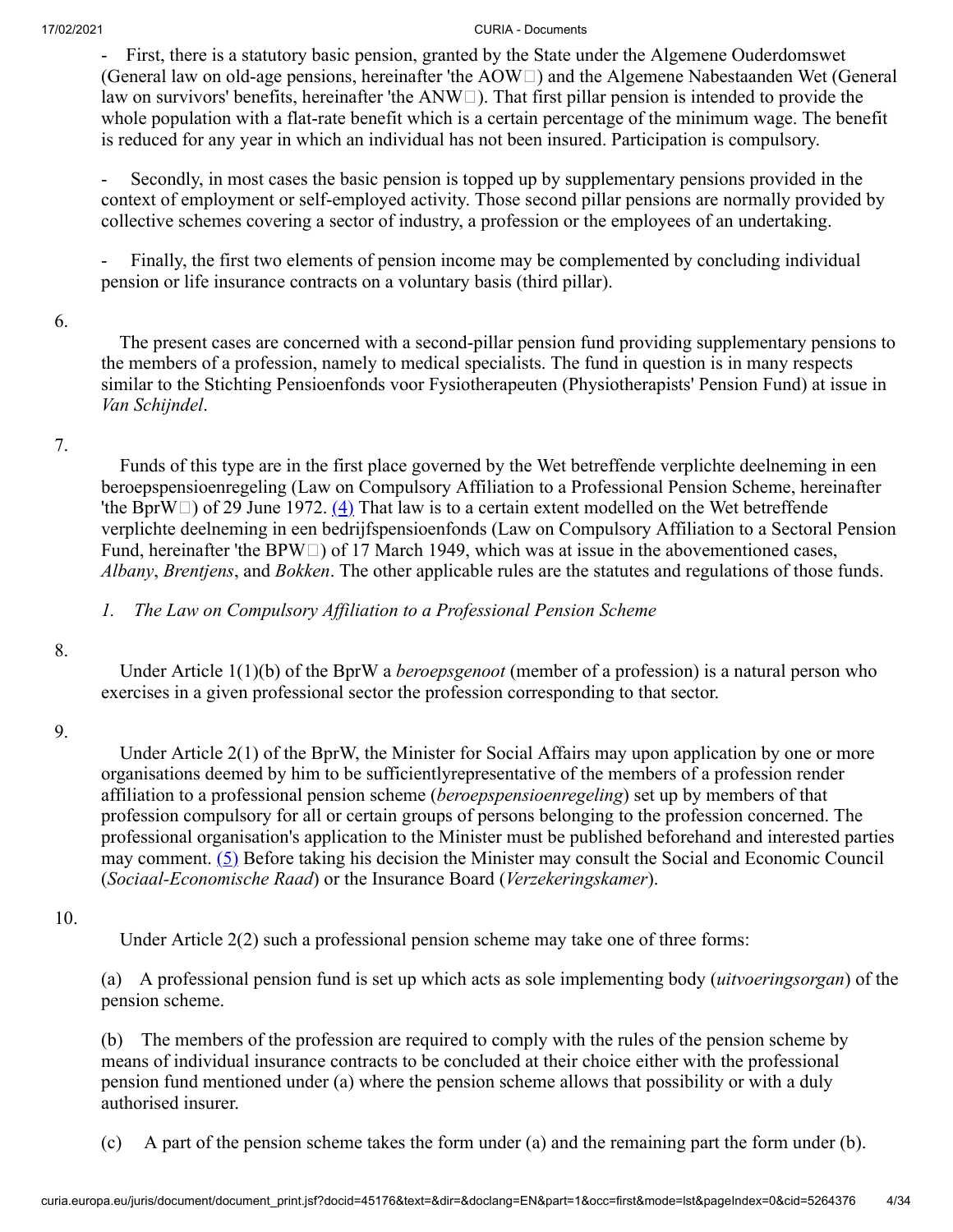11.

 It appears from the file that both medical specialists and general practitioners have opted for form (c) in respect of their relatively large professional pension schemes. The other 10 professional schemes take form (a).

### 12.

 Under Article 2(3) of the BprW affiliation may be made compulsory only where a legal person (*rechtspersoon*) is set up which acts

(a) either as pension fund implementing the pension scheme,

(b) or as surveillance body making sure that the members of the profession comply with the obligation to insure themselves under Article 2(2)(b) of the BprW,

(c) or partly as pension fund, partly as surveillance body.

## 13.

<span id="page-4-2"></span><span id="page-4-1"></span><span id="page-4-0"></span> Compulsory affiliation entails for all persons concerned the obligation to comply with the statutes and regulations of the competent legal person.  $(6)$  Thereare sanctions for infringement of that obligation.  $(7)$ The professional pension funds can issue enforceable orders for recovery of unpaid contributions.  $(8)$ 

## 14.

<span id="page-4-3"></span> The competent Minister has the power to end compulsory affiliation. Compulsory affiliation ends automatically where the financial basis of the fund or the statutes and regulations of the legal person are modified unless the competent Minister declares that he has no objections to the modifications.  $(9)$ 

### 15.

 A number of requirements must be complied with before the Minister can make affiliation compulsory. Members must for example have been informed in time of the professional organisation's intention to apply for a decision making affiliation compulsory, the scheme must have a sound financial basis set out in a reasoned actuarial note, and the statutes and regulations of the legal person must comply with the requirements of the BprW and must sufficiently safeguard the interests of affiliated and other interested persons.  $(10)$ 

### 16.

<span id="page-4-4"></span> Article 8(1) of the BprW specifies several issues which have to be dealt with in the statutes and regulations of the legal person, such as for example the definition of the profession to which the pension scheme applies, the governance of the legal person, the rights and obligations of affiliated persons, and the attitude to adopt with regard to persons who on moral grounds object to any form of insurance.

## 17.

 Article 8(2) specifies supplementary issues to be addressed in the statutes and regulations of the legal person where it acts as a pension fund managing the pension scheme. Such issues are for example the composition of the revenues and investments of the fund.

### 18.

 Article 8(3) empowers the Minster to adopt guidelines (*richtlijnen*) as regards the issues enumerated in the first two paragraphs. He has adopted such guidelines in respect of the attitude to be taken with regard to persons who on moral grounds object to any form of insurance. Such persons will be exempted from participation in a professional pension scheme if they can show that they do not have recourse to any kind of insurance.

### 19.

 Articles 9 and 10 of the BprW determine the manner in which a professional pension fund has to administer the collected funds. In principle pension funds must transfer the risk linked to the pension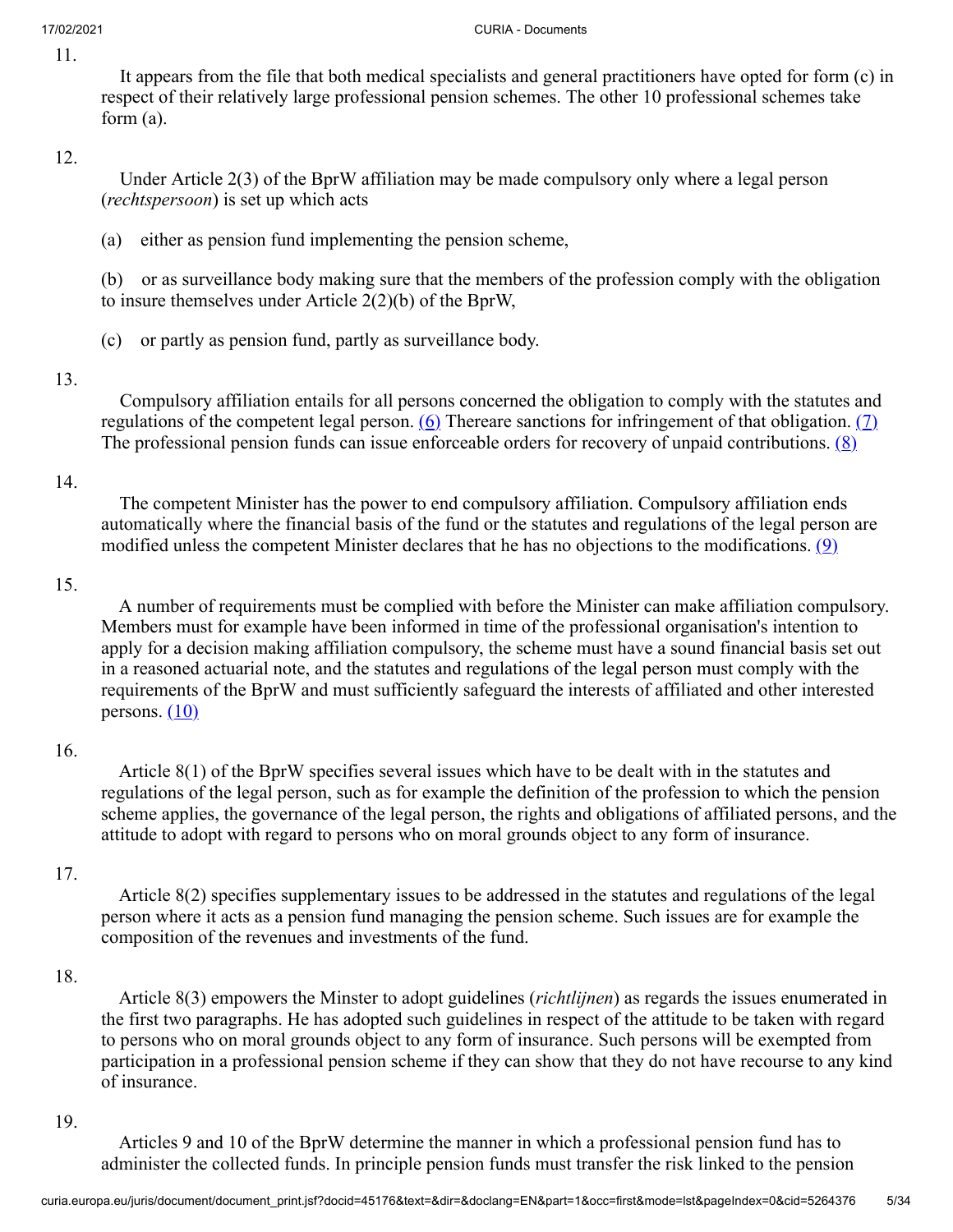commitments or reinsure it by means of agreements with insurance companies (Article 9). By way ofexception a fund may administer and invest the collected capital itself at its own risk where it has presented to the competent surveillance bodies a management plan and actuarial note explaining the way it proposes to handle the actuarial and financial risk and where the Insurance Board has given its approval (Article 10).

### 20.

<span id="page-5-1"></span><span id="page-5-0"></span> The accounts of a fund which administers the collected contributions itself must show that its capital and income suffice to cover its pension obligations. [\(11\)](#page-28-5) Professional pension funds must present reports to the Insurance Board at regular intervals giving a complete picture of the financial situation of the fund and showing that the fund complies with all legal requirements.  $(12)$  The Insurance Board exercises permanent control over the different supplementary pension funds in the Netherlands.

### 21.

 Under Article 26 of the BprW the Minister may grant in individual cases exemptions from a series of rules of the BprW. He may for example grant exemption from compulsory affiliation. The exemption may be limited in time or subject to conditions.

### 22.

 According to the Netherlands Government a ministerial exemption may be granted only where in the specific circumstances of the case a systematic application of the BprW would disproportionately prejudice individual interests and where the fund concerned has not provided for appropriate alternative solutions. None the less, an application for a ministerial exemption is not to be regarded as a remedy against any decision of the fund concerned refusing to grant an exemption from compulsory affiliation.

### 23.

 Exemptions under Article 26 of the BprW are not available on merely moral or public interest grounds. Before taking the decision the Minister generally hears the Insurance Board. In practice applications for an exemption on the basis of Article 26 of the BprW have only rarely been lodged and none have yet been granted. An appeal can be lodged against the Minister's decision under the general rules of Netherlands administrative law.

## 24.

<span id="page-5-2"></span>According to the explanatory notes on the draft of the BprW,  $(13)$  that law is intended to allow 'retirement income to reflect the general rise in income levels $\Box$ , to enable 'younger members of the profession concerned to contribute, by means of a system of technical average contributions or variants thereof, to the greater cost of providing for older members  $\Box$  and to 'provide for the attribution of pension rights in respect of periods prior to the entry into force of the rules $\Box$ . The attainment of those objectives by means of a common set of rules was'possible only if [those rules] apply, in principle, to all members of the profession concerned $\square$ .

## 25.

<span id="page-5-3"></span>As regards freedom of competition the Netherlands Government stated in the parliamentary debate  $(14)$ that:

'... the administration of the sectoral pension funds is directed towards achieving the best possible pension regime, from a social point of view, for the entire group of participants (young and old). In the Government's view it is not conceivable for the situation to be different with regard to professional pension funds. Like a sectoral pension fund, a professional pension fund will not be set up as a commercial institution but as an institution with a social purpose which will work in the best possible way for its affiliated members in their reciprocal social relations. Commercial considerations can therefore hardly form a starting point.

In that connection, the amount of the contributions of the members of the profession should be determined not so much by the question whether  $\Box$ they could perhaps find better and cheaper on the market  $\Box$  but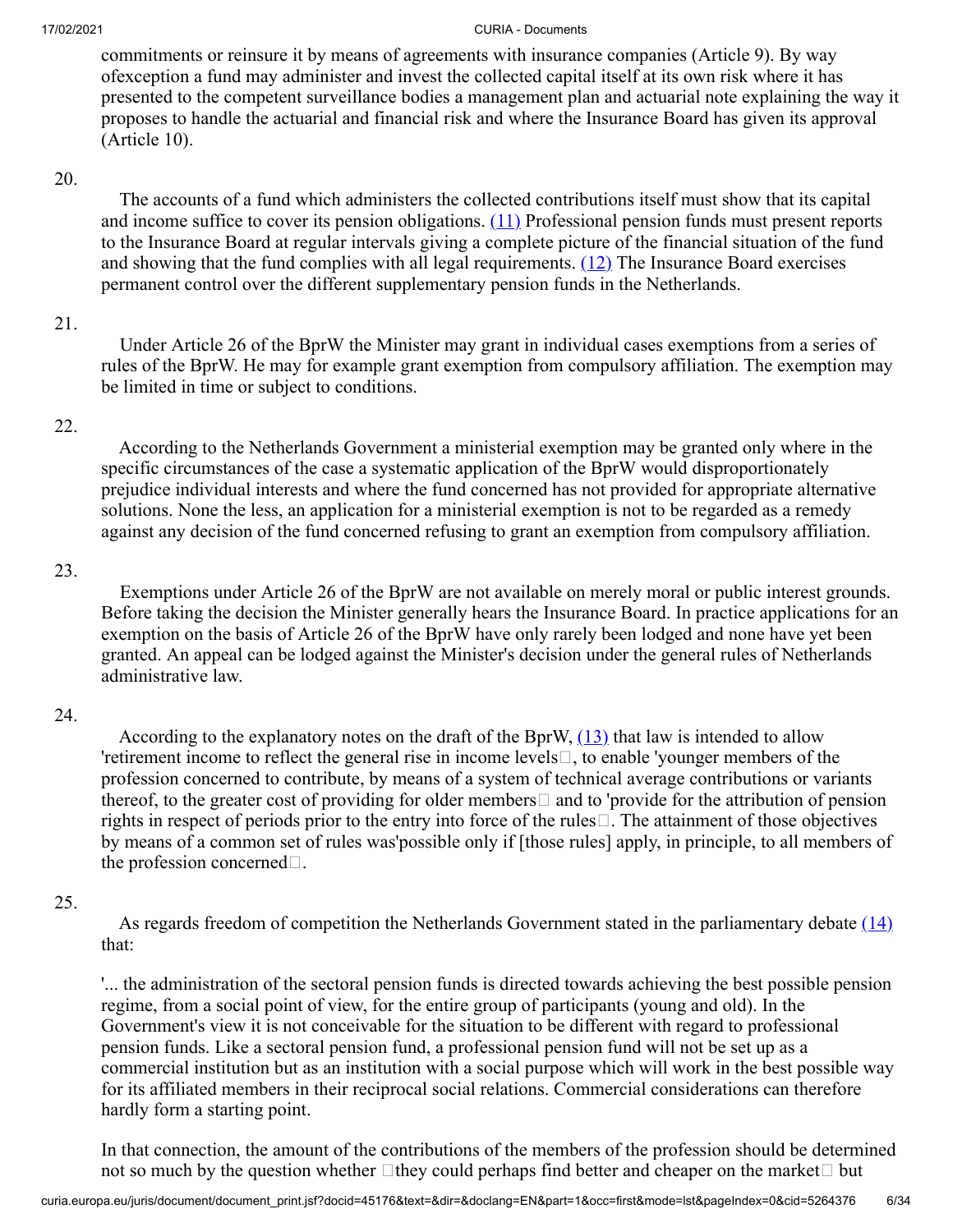rather by the degree of solidarity in the profession concerned.  $\Box$ 

26.

# <span id="page-6-0"></span>The Government also stated: [\(15\)](#page-28-9)

'The point of a draft framework law such as this is properly to serve the interests of the members of the profession concerned, taken as a composite group. This means that all the members of the particular branch of the profession in question should in principle be required to participate in the pension fund. If that leads to a situation in which it can be established in certain specific cases that that may not accord with the individual interests of one or more members of the profession, then that state of affairs must in principle be accepted, since every set of rules applying to a group of persons involves a restriction of the freedom of individuals $\square$ .

# *2. The statutes and pension regulation of the Medical Specialists' Pension Fund*

# 27.

 The medical specialists' profession represented by the Landelijke Specialisten Vereniging der Koninklijke Nederlandsche Maatschappij tot bevordering der Geneeskunst (National Association of Specialists of the Royal Netherlands Society for the Promotion of Medicine, hereinafter 'the LSV $\Box$ ) set up in 1973 a professional pension scheme (*beroepspensioenregeling*), which is governed by statutes (*statuten*) and a pension regulation (*pensioenreglement*).

# 28.

 Under the statutes the Stichting Pensioenfonds Medische Specialisten (the Medical Specialists' Pension Fund, hereinafter 'the Fund  $\Box$ ) was set up as a legal person within the meaning of Article 2(3)(c) of the BprW in the form of a foundation (*Stichting*) to operate partly as an insurer in its own right and partly as surveillance body ensuring that the members of the profession concerned insure themselves individually.

## 29.

<span id="page-6-1"></span> Affiliation to the scheme was made compulsory on the basis of Article 2(1) of the BprW by a ministerial decree issued on 18 June 1973  $(16)$  upon request of the LSV. With effect from 31 January 1997 the Orde van Medisch Specialisten (Medical Specialists' Order, hereinafter 'the OMS<sup>I</sup>) has replaced the LSV in its function as representative professional organisation. About 8 000 of the 15 000 practising independent or employed medical specialists are members of the OMS.

## 30.

 Article 1(1) of the pension regulation defines members of the scheme as any medical specialist whose name is listed in the register of recognised medical specialists referred to in the internal rules of the Koninklijke Nederlandse Maatschappij tot bevordering det Geneeskunst (Royal Netherlands Society for the Promotion of Medicine), who resides in the Netherlands, who practises as a medical specialist in that country and who has not yet reached the age of 65 years.

## 31.

 Article 1(2) of the pension regulation entitles essentially two groups of medical specialists to apply for exemption from membership. Those groups are, first, medical specialists who expect to exercise in a given year their profession solely in an employment relationship in which they are covered by another pension scheme such as, for example, a scheme governed by the BPW or a scheme set up by the employer before 6 May 1972 which grants pension benefits at least equivalent to those granted by the Fund, and, secondly, self-employed medical specialists who earn revenues below a relatively low threshold.

## 32.

 Both the Netherlands Government and the Fund in their replies to written questions put by the Court state that the Fund is bound by the conditions set out in that Article. It appears therefore that exemptions on other grounds are in principle excluded.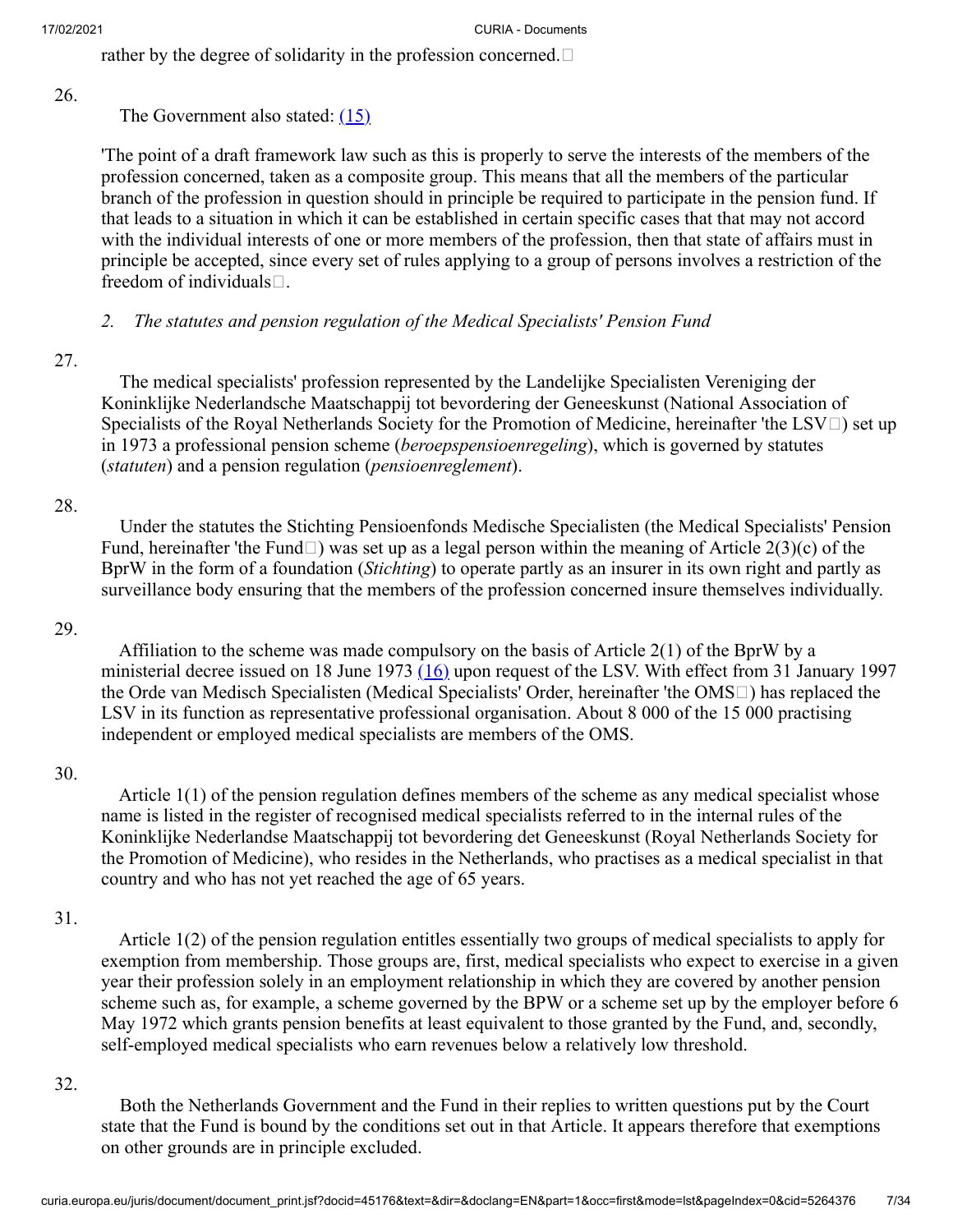33.

 As regards the relationship between the respective powers of the Minister under Article 26 of the BprW and of the Fund under Article 1(2) of the pension regulation to exempt members of the profession from compulsory affiliation, the Netherlands Government states that the main responsibility for setting up and administering the pension scheme lies with the members of the profession. The role of the public authorities is merely to set a regulatory framework and to guarantee the functioning of the system. Consequently, the Minister's power to exempt is subsidiary to the Fund's power or obligation to do so. Only in so far asthe applicable rules (statutes, pension regulation, ministerial guidelines) do not empower the Fund to grant an exemption can the Minister intervene.

34.

 Under Article 44 of the pension regulation the management of the Fund may in special circumstances grant derogations from the pension regulation in favour of affiliated persons, if the derogation does not prejudice the rights of others. According to the Fund that hardship rule (*hardheidsclausule*) is to be applied in particularly inequitable situations, such as, conceivably, where a member would build up during a very short period of affiliation only minimal pension rights.

### 35.

 According to the Netherlands Government the Fund's decisions in respect of compulsory affiliation and exemptions from that obligation are subject to judicial review under general administrative law (*Algemene wet bestuursrecht*) despite the fact that the Fund is constituted as a private law foundation.

*3. The medical specialists' pension scheme*

## 36.

 The medical specialists' pension scheme, as described in detail in the pension regulation of the Fund, contains essentially the following elements:

(a) an old-age pension to be paid from the affiliated member's 65th birthday;

(b) a surviving spouse's pension of in principle 70% of the member's old-age pension as built up during the marriage to be paid to the deceased member's surviving spouse;

(c) an orphan's pension of 14% (28% where both parents are deceased) of the member's old-age pension to be paid to the deceased member's children up to their 18th year with a possible extension up to their 27th year;

(d) an indexation mechanism linking the pensions to the general rise in income level;

(e) retroactive pension rights granted in respect of periods before the existence of the scheme;

(f) in case of incapacity to exercise the profession due to invalidity, a continuing accrual of pension rights with the Fund paying the contributions due;

(g) a complementary survivor's benefit (*Risicoregeling*) for widows, widowers and orphans where an affiliated member dies before he reaches 65 years. The younger the deceased member, the higher the complementary survivor's benefit.

### 37.

The different elements of the pension scheme are subject to two different insurance regimes.

## 38.

 A first part of the scheme, the so-called *normpensioen* (reference pension), basically comprises the oldage pension, the surviving spouse's pension and the orphan's pension (elements (a) to (c)) *at their nominal*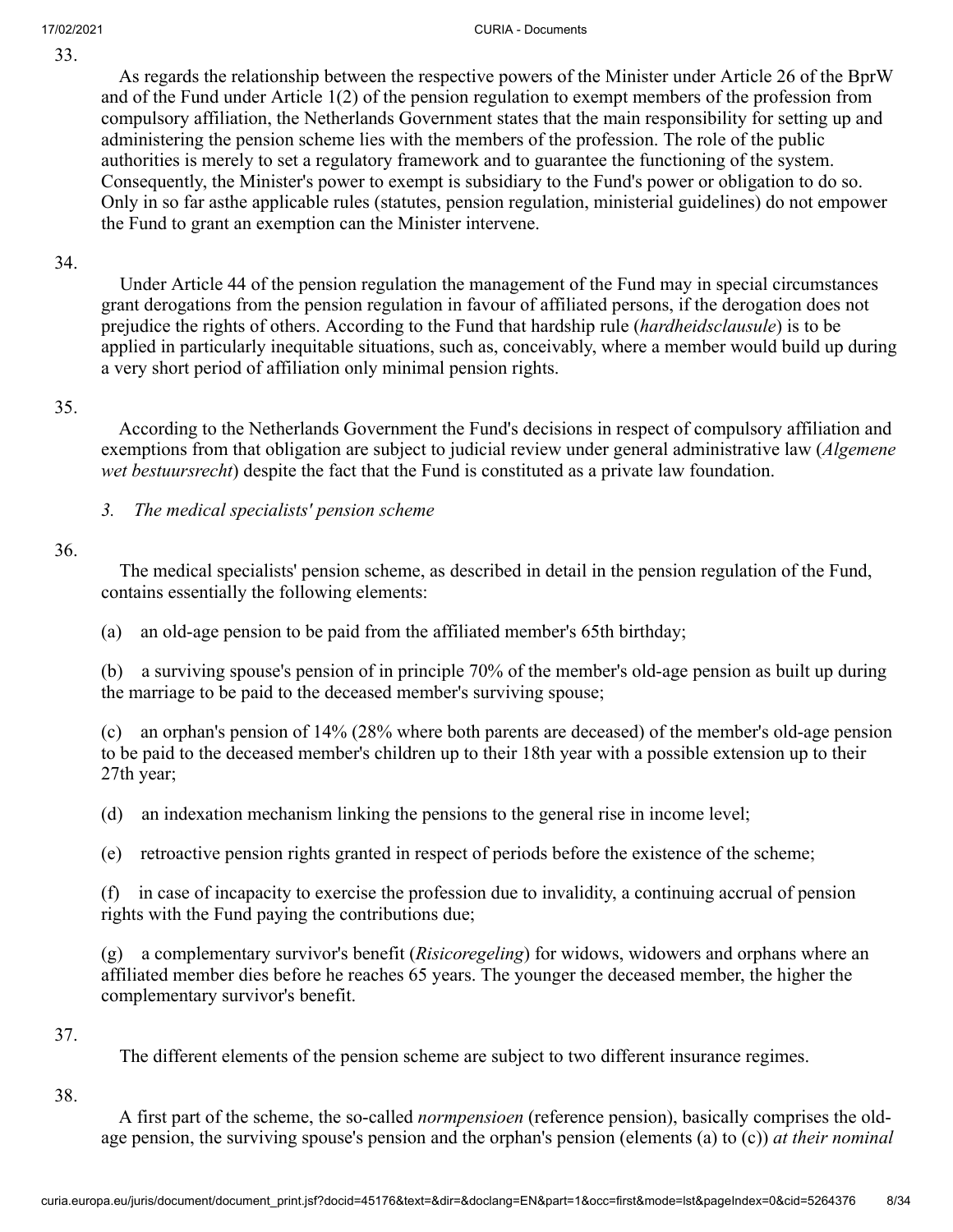*value*, i.e. without adapting the pension benefits to the general rise in income level in accordance with element (d)).

#### 39.

 It might be helpful to give an example of the determination of the *normpensioen* (as the rules stood in 1998). Every year the pension scheme requires an unmarried affiliated member to build up a nominal pension entitlement of NLG 1 194.58. If that member is married he must moreover build up a supplementary entitlement of NLG 836.47. A 35-year-old unmarried medical specialist affiliated in 1998 will thus have built up in 2028 over a period of 30 years of membership a nominal yearly pension entitlement - the *normpensioen* - of NLG 35 848.80.

### 40.

 In respect of insurance for the *normpensioen* the medical specialists' profession has opted for the solution under Article 2(2)(b) of the BprW. Members of the profession are obliged to insure the *normpensioen* by means of an individual insurance contract but they may choose whether to conclude that contract with the Fund or with a duly authorised insurance company. Every five years affiliated members may reconsider their choice. The Fund ensures that members comply with their insurance obligation.

### 41.

 An insurance company providing the *normpensioen* insurance must conclude an agreement with the Fund. The Fund acts in many respects as intermediary between the medical specialists and the insurer. The Fund collects for example the contributions for the *normpensioen* which are then transferred to the insurer.

### 42.

 The Fund and the insurance company fix the respective premiums for the *normpensioen* on an actuarial basis. The premiums to be paid vary according to the age, sex and income of the affiliated member, the administrative costs of the Fund or the insurer, and the results of the investments made by the Fund or the insurer.

### 43.

The second part of the pension scheme comprises the other abovementioned elements  $((d)$  to  $(g)$ ). Financially the most important element is the indexation mechanism (d) which by means of an adaptation coefficient determined on a yearly basis aligns pensions and pension entitlements with the rise in incomes. For example a pension entitlement of NLG 1 000 'bought  $\Box$  in 1973 was worth NLG 2 074.60 in 1998. In the abovementioned example the nominal pension entitlement of NLG 35 848.80 in 2028 will probably correspond in reality to much higher pension payments.

### 44.

For the second part of the scheme the profession has opted for the form provided for in Article  $2(2)(a)$ of the BprW. The Fund administers those elements. They cannot be entrusted to a private insurance company.

### 45.

 Elements (d) to (f) are financed by contributions calculated on an actuarial basis. Reserves for retroactive pension rights (element (e)) are already financed. Thus, contributions for that element are currently zero. Element (g) is financed by a fixed average yearly contribution.

#### 46.

There is no selection of risks through questionnaires or medical examination.

#### 47.

 The Fund is a non-profit-making entity. Profits are distributed to pensioners and affiliated members alike by increasing their pension entitlements.

#### 48.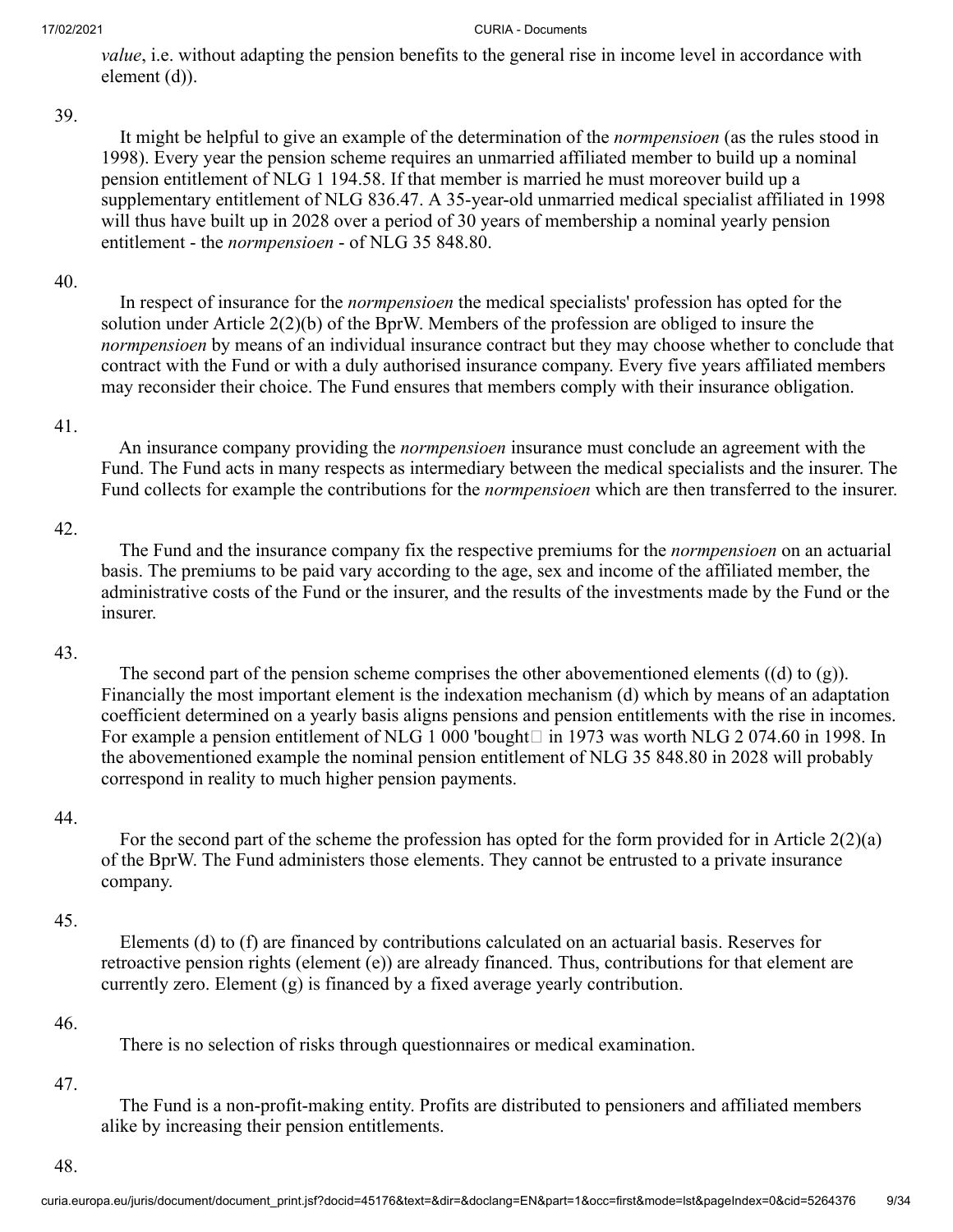According to the Fund other professional pension funds in the Netherlands have been set up by pharmacists, general practitioners, veterinary surgeons, physiotherapists, dentists, midwives, advocates, independent actuaries, stockbrokers, accountants, and mooring workers in the port of Rotterdam. In the last four of those schemes only a very small number of persons participate. The scheme for advocates has a very limited scope and grants only survivors' benefits. The professional pension schemes of the general practitioners and the medical specialists are by far the biggest in terms of invested capital.

#### 49.

 On 31 December 1997 the Fund had 5 951 affiliated members, 1 063 former members and 4 220 persons receiving pension payments. The latter group was composed of 1 238 widows or widowers, 185 orphans and 2 797 persons receiving old-age pensions. At the end of 1997 the invested capital of the Fund was about NLG 6 600 million.

## **III - The main proceedings**

### 50.

 The appellants in the main proceedings, Mr Pavlov (Case C-180/98), Mr Van der Schaaf (Case C-181/98), Mr Kooyman (Case C-182/98), Mr Weber (Case C-183/98) and Mr Slappendel (Case C-184/98) are medical specialists exercising their profession in a hospital in Nijmegen.

### 51.

<span id="page-9-0"></span>It is common ground that the appellants were required to be affiliated to the Fund until the end of 1995.

## 52.

 They consider, however, that since 1 January 1996 they have been entitled to be exempted from affiliation pursuant to Article 1(2) of the Fund's pension regulation.  $(17)$  Having modified their contractual relationship with the hospital inquestion, they claim since that date to have practised their profession solely in an employment relationship in which they are compulsorily affiliated to a sectoral pension scheme administered by the Bedrijfspensioenfonds voor de Gezondheid, Geestelijke en Maatschappelijke Belangen (Sectoral Pension Fund for the Health Care, Clerical and Social Sector). The appellants therefore stopped paying pension contributions to the Fund.

## 53.

 The Fund denies that the appellants are practising their profession in an employment relationship. It issued enforcement orders against the appellants in respect of arrears of premiums.

## 54.

The appellants challenged those orders before the Kantongerecht.

## 55.

 By interlocutory judgment of 13 February 1998 the Kantongerecht decided that owing to the nature of their contractual relationship with the hospital the appellants could not rely on the exemption in Article 1(2) of the Fund's pension regulation.

## 56.

 In the course of the procedure the appellants had also claimed that compulsory affiliation to the Fund was contrary to various provisions of the EC Treaty.

## 57.

 By interlocutory judgment of 8 May 1998 the Kantongerecht decided to refer to the Court the following three questions. The Kantongerecht states in the order for reference that the questions are modelled on the questions which had previously been referred by the Netherlands Hoge Raad in *Van Schijndel*.

'(1) Given the aims of the BprW as described above ..., is a professional pension fund, membership of which has been made, pursuant to and in accordance with the BprW, compulsory for all, or one or more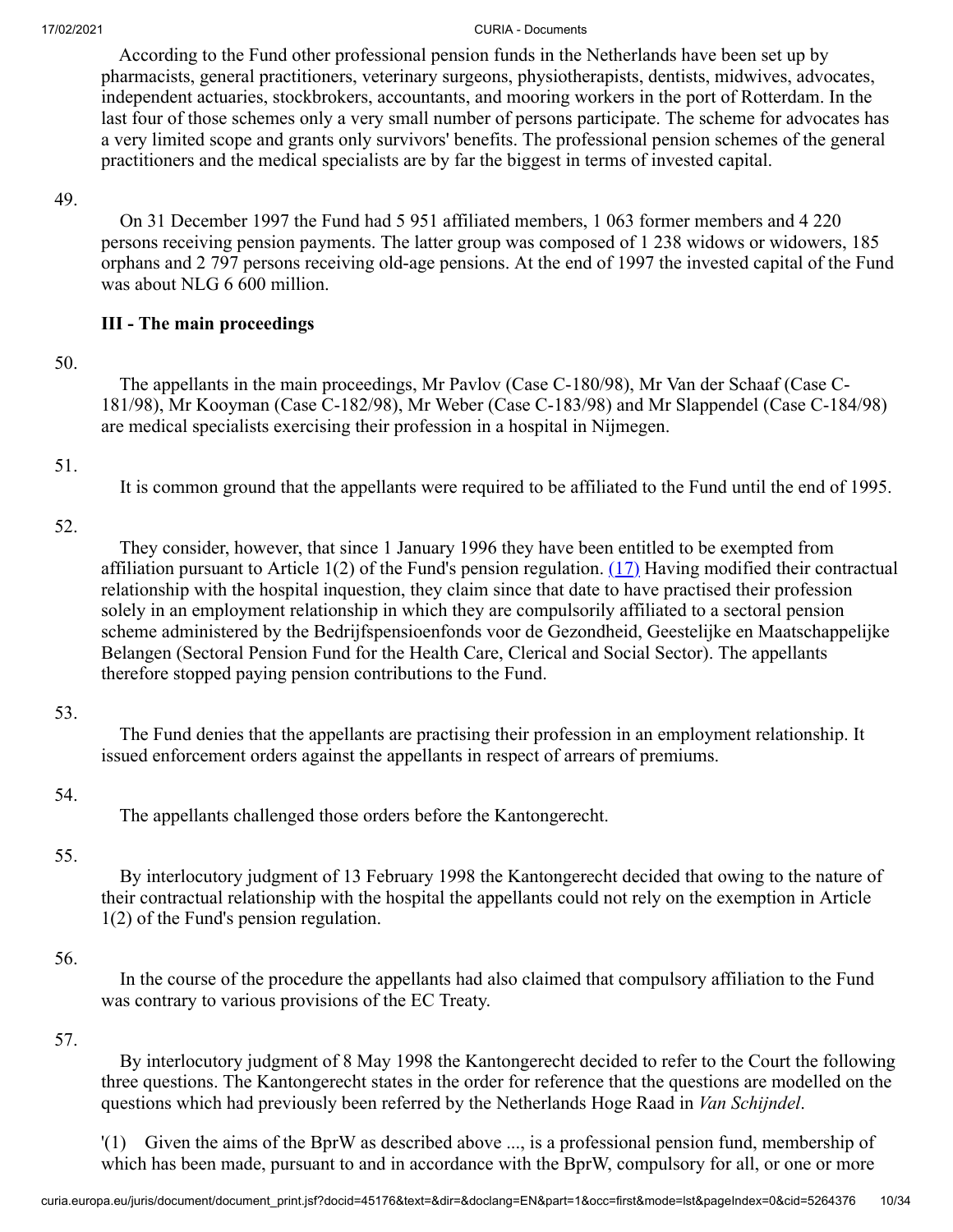specified groups of members of a profession, with compulsory affiliation entailing according to the BprW the legal consequences briefly outlined above ..., to be regarded as an undertaking within the meaning of Articles 85, 86 or 90 of the Treaty establishing the European Economic Community?

(2) If so, is the fact of making membership of the professional pension scheme for medical specialists referred to [above in the order for reference] compulsory a measure adopted by a Member State which nullifies the useful effect of the competition rules applicable to undertakings, or is this the case only under certain conditions, and if so, under which?

(3) If the last question must be answered in the negative, can other circumstances render compulsory membership incompatible with Article 90 of the Treaty, and if so, which? $\square$ 

# **IV - Admissibility**

### 58.

 According to the Greek Government the questions are inadmissible. In its view, the fact that the referring court does not explain sufficiently the legislative and factual context made it *de facto* impossible for interested Governments to submit written submissions on the issues raised by the reference.

### 59.

 The observations submitted by the Netherlands and French Governments, by the Commission, and also by the Greek Government (in case the Court were to hold the reference admissible) show however that the information contained in the orders for reference was sufficient to enable interested parties to take a position on the questions referred. Moreover, further information was made available in the documents forwarded by the national court, the written observations and the answers given to questions raised by the Court. All that information was included in the Report for the Hearing. Interested Governments therefore had an opportunity to develop their observations at the hearing.

### 60.

 If follows from those elements and from paragraphs 38 to 44 of the judgment in *Albany* that the questions referred are admissible.

## **V - Scope of the questions referred**

### 61.

 According to the Court's analysis of the quasi-identical questions in *Albany* three issues have to be addressed.

### 62.

 First, are Articles 5 and 85 of the Treaty infringed where public authorities make affiliation to a professional pension fund compulsory at the request of a professional organisation representing the members of that profession? (Question 2)

### 63.

 Secondly, is a professional pension fund such as that in issue in the present case an undertaking within the meaning of Article 85 et seq. of the Treaty? (Question 1)

### 64.

 Thirdly, are Articles 90 and 86 of the Treaty infringed where a Member State sets up a system of compulsory affiliation to professional pension schemes such as the one established by the Netherlands and where within the framework of that system it makes affiliation to a particular professional pension scheme compulsory? (Question 3)

65.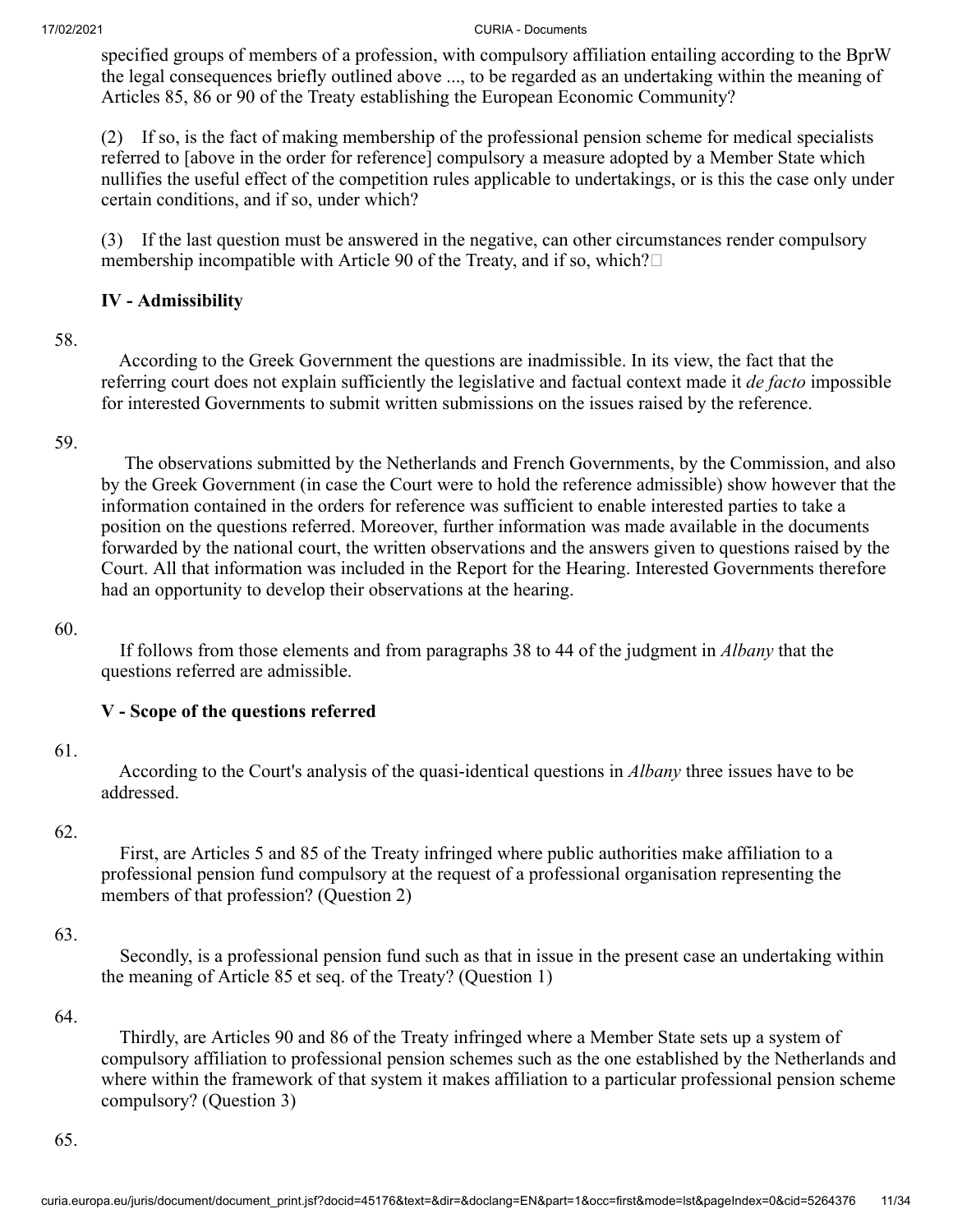As in *Albany*, the national court's third question might be read as raising also the issue of the Netherlands system's compatibility with Article 90 read in combination with Articles 52 et seq. and 59 et seq. of the EC Treaty (now, after amendment, Articles 43 EC et seq. and 49 EC et seq.).

#### 66.

<span id="page-11-0"></span> Nothing indicates, however, that the parties or the national court discussed the applicability of the rules on freedom of establishment and freedom to provide services or that the case presents a direct crossborder element. Moreover, the question is modelled on the last question in *Van Schijndel*. [\(18\)](#page-28-12) In that case the Hoge Raad expressly declined to refer a question on the fundamental freedoms of the Treaty. Therefore, the question must be interpreted as relating only to Articles 90 and 86 of the Treaty.

## **VI - The second question: Articles 5 and 85**

### 67.

 It is common ground that in 1973 the LSV, which was then the representative professional organisation of the Netherlands medical specialists, set up the *beroepspensioenregeling* (professional pension scheme) described above. According to the Fund all members of the LSV were at that time self-employed medical specialists. Subsequently the LSV requested the competent Minister to make affiliation to the scheme compulsory. The Minister granted that request and issued a decree making affiliation to the scheme submitted by the LSV compulsory for all medical specialists established in the Netherlands.

### 68.

<span id="page-11-1"></span> The Kantongerecht has doubts about the compatibility of that decree with Articles 5 and 85 of the Treaty. The underlying line of reasoning might be paraphrased as follows. [\(19\)](#page-28-13) Medical specialists are undertakings for the purpose of the competition rules. The setting up of the *beroepspensioenregeling* by the LSV must be analysed as a decision of an association of undertakings within the meaning of Article 85(1). That decision restricts competition between medical specialists and competition on the pension insurance market and also affects trade between Member States. Article 85(1) is thus infringed. By making affiliation to that pension scheme compulsory the Netherlands favours the adoption of a decision contrary to Article 85(1) and/or reinforces its effects. Under the Court's case-law the decree is therefore contrary to Articles 5 and 85.

### 69.

 The Fund, the Netherlands Government and the Commission all submit that Articles 5 and 85 of the Treaty are not infringed. They put forward a variety of arguments. It is argued that Article 85(1) is not applicable *ratione materiae*, that there is no agreement between undertakings or decision of an association of undertakings, that competition is not restricted to an appreciable extent, that trade between Member States is not affected, that Article 5 cannot apply since Article 90(1) constitutes a *lex specialis*, and that in any event the Netherlands system is justified on grounds of public interest.

### 70.

 The appellants in the main proceedings have not submitted observations to the Court. In their observations the Greek and French Governments have not addressed the issue.

### 71.

<span id="page-11-2"></span> This case raises among others the issue of the relationship between the competition rules of the Treaty and the professions. Since this is the first case involving a core profession, namely doctors,  $(20)$  and since the issue is likely to become more important in the near future  $(21)$  it may be helpful to make some preliminary remarks before starting the analysis of Articles 5 and 85(1).

## <span id="page-11-3"></span>*1. Competition law and the professions*

# 72.

<span id="page-11-4"></span>When I speak in the present section of 'the professions $\Box$  I mean doctors, lawyers, architects and related professions.  $(22)$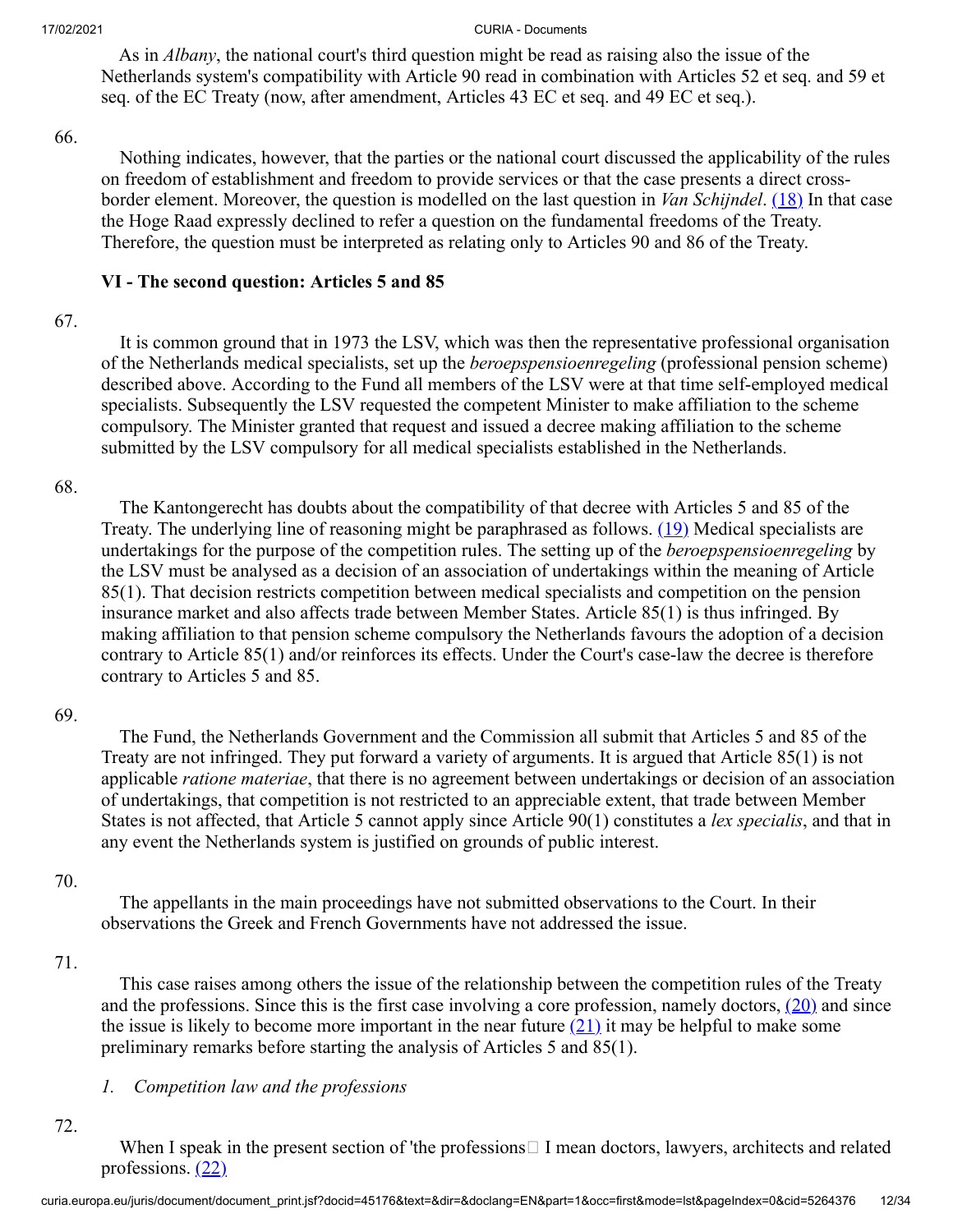73.

<span id="page-12-0"></span> From a competition law perspective the following are typical features of the markets for professional services.  $(23)$ 

### 74.

 First, the professions often hold a legal monopoly for the provision of their services (e.g. doctors for delivering health care services, advocates for pleading in courts, pharmacists for selling drugs).

## 75.

 Secondly, many professions are involved in controlling access to the profession. Where the State retains the final decision on access, members of the profession none the less, for example, fix necessary training periods, control the content of studies, or set examinations and act as examiners. Sometimes the professions are even allowed to determine themselves how many new members can enter the profession each year.

### 76.

 Thirdly, advertising is often restricted. The relevant rules are normally drawn up by the profession and enforced by disciplinary bodies or through thecourts. They range from total prohibition of any form of advertising to more limited prohibitions on publicising the price or the quality of the service offered.

## 77.

 Fourthly, some professions are involved in fixing compulsory charges and fees for their services. Possible regulatory arrangements range from the fixing of minimum fees by the profession itself to the fixing of maximum fees by the State after consulting the profession concerned.

### 78.

 Finally, in many professions the possibility of exercising the profession in certain business structures is limited. Members of a profession might for example be precluded from setting up limited companies or from engaging in partnerships or employment relations with persons from another profession (e.g. lawyers and accountants).

## 79.

 Opponents of those rules argue that they constitute anti-competitive restrictions and that since they are prohibited on other markets for goods and services there is no valid reason why they should be permissible in the professions.

## 80.

Proponents argue that the markets for professional services cannot be compared to 'normal  $\Box$  markets, that competition within each profession is in reality strong, that restrictions on access and on certain business practices are necessary to guarantee a high level of quality, and that it is oversimplistic to assume that members of the professions are or should be motivated by considerations of profit alone.

## 81.

<span id="page-12-2"></span><span id="page-12-1"></span> Those conflicting viewpoints have led in many national competition law systems to intensive litigation and academic and political debate.  $(24)$  The same is bound to happen in Community competition law.  $(25)$ 

## 82.

 The present cases are atypical in that regard because they concern a decision by a professional organisation on supplementary pensions and not on one of the abovementioned five categories of rules. The Court's judgment in the present cases will, however, contribute to defining the framework within whichprofessional conduct and regulations will be assessed in the future. It is necessary therefore to be aware of three recurrent difficulties.

83.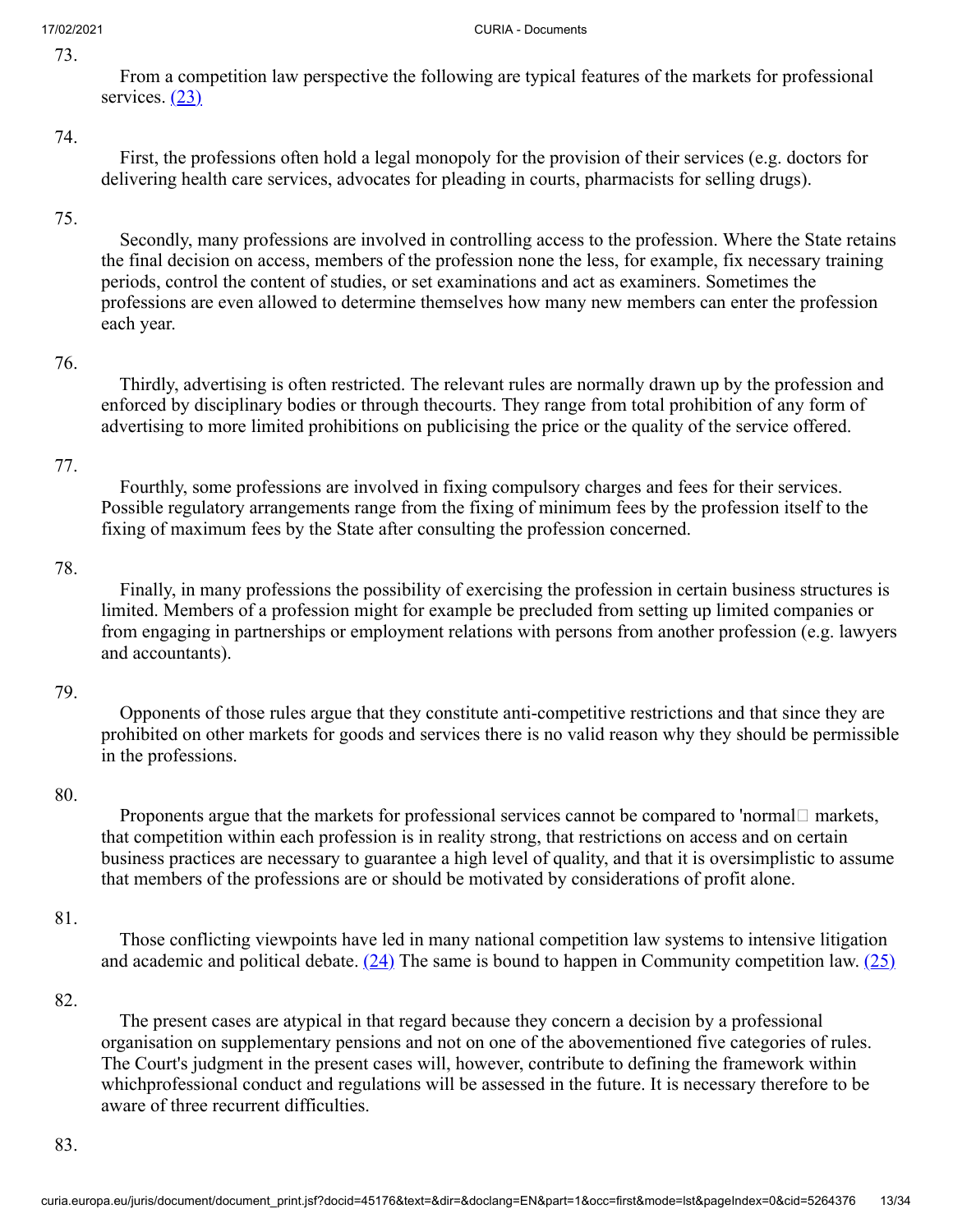First, it is wrong to think of the professions as a homogeneous category of economic actors. Every profession provides complex services. The nature of those services varies not only between different professions (e.g. architects and doctors) but also within a given profession (e.g. surgeons and psychiatrists). From an international perspective apparently identical professions may in different States have undergone different types of training and provide services of different natures (architects, notaries). Those differences are evidenced by the difficulties of finding a commonly accepted definition of the professions.  $(26)$ 

### 84.

<span id="page-13-0"></span> Secondly, from an economic point of view the markets for professional services are different in two important respects from normal markets for goods and services.

### 85.

<span id="page-13-1"></span> There are, first, so-called externalities. Externalities are benefits or losses (normally to society as a whole) which are not priced.  $(27)$  Beneficial externalities may be created for example by scientific discoveries, negative externalities by a badly drafted contract. It is obvious that high quality professional services regularly generate beneficial externalities and that the opposite will be the consequence of low quality services. Furthermore, the demand for professional services is often of a derivative nature, which means that their output (a lawyer's advice, an architect's plan) is an intermediate good in a longer production chain. The quality of those services therefore plays a crucial role as one of the decisive inputs in many sectors of a national economy. The conclusion to be drawn is that professionals not only serve their clients but also provide benefits to the wider public, which means that society has an extra interest in keeping the average quality of their services high.

### 86.

<span id="page-13-2"></span> Then, there is the important problem of so-called asymmetric information. Such an asymmetry between seller and buyer arises where the buyer cannot fully assess the quality of the product he receives.  $(28)$  In the professions the problem is particularly acute because of the nature of their highly technical services. The consumer cannot assess the quality of those services prior to purchase by inspection (as he could for example when buying cheese), but only after consumption. Even worse, he might never fully understand whether or not the professional (e.g. doctor, architect, lawyer) provided a high quality service. That means that the incentivesfor professionals, who themselves determine how much attention they give to a client, either deliberately to lower quality to save time or money or to induce clients to have further recourse to their services in the absence of necessity, are high. The usal methods of overcoming or mitigating the negative effects of asymmetric information, or in other words of preventing a 'race to the bottom $\Box$ , can all be found in the professions. Access examinations are intended to guarantee a high initial standard of skills. Liability rules, the consequences of a good or a bad reputation, and certification schemes are incentives to exploit those skills to the full. Advertising is seen by some as a means of overcoming or mitigating asymmetry, whilst others claim that advertising exacerbates the problems. One conclusion to be drawn is that in order to counter the effects of asymmetry a certain level of regulation of those markets is necessary.

### 87.

 The third recurrent difficulty is of a legal nature. It flows from the relationship between State regulation and professional self-regulation. In many systems the State delegates regulatory powers to professional bodies. Those bodies may even be governed by public law. Their defence in competition litigation will often include arguments based on their relationship with the State. They will claim, for example, that the legislature expected or encouraged the conduct under scrutiny or even obliged the body to adopt it (socalled 'State action defence $\square$ ). It must also be borne in mind that in many competition law systems State measures enjoy antitrust immunity. In cases involving the professions it is therefore often necessary to establish as a preliminary point who is liable for a given conduct or rule (the State or the profession).

#### 88.

<span id="page-13-3"></span>The conclusions to be drawn for the present cases  $(29)$  and more generally for Community competition law are in my view the following.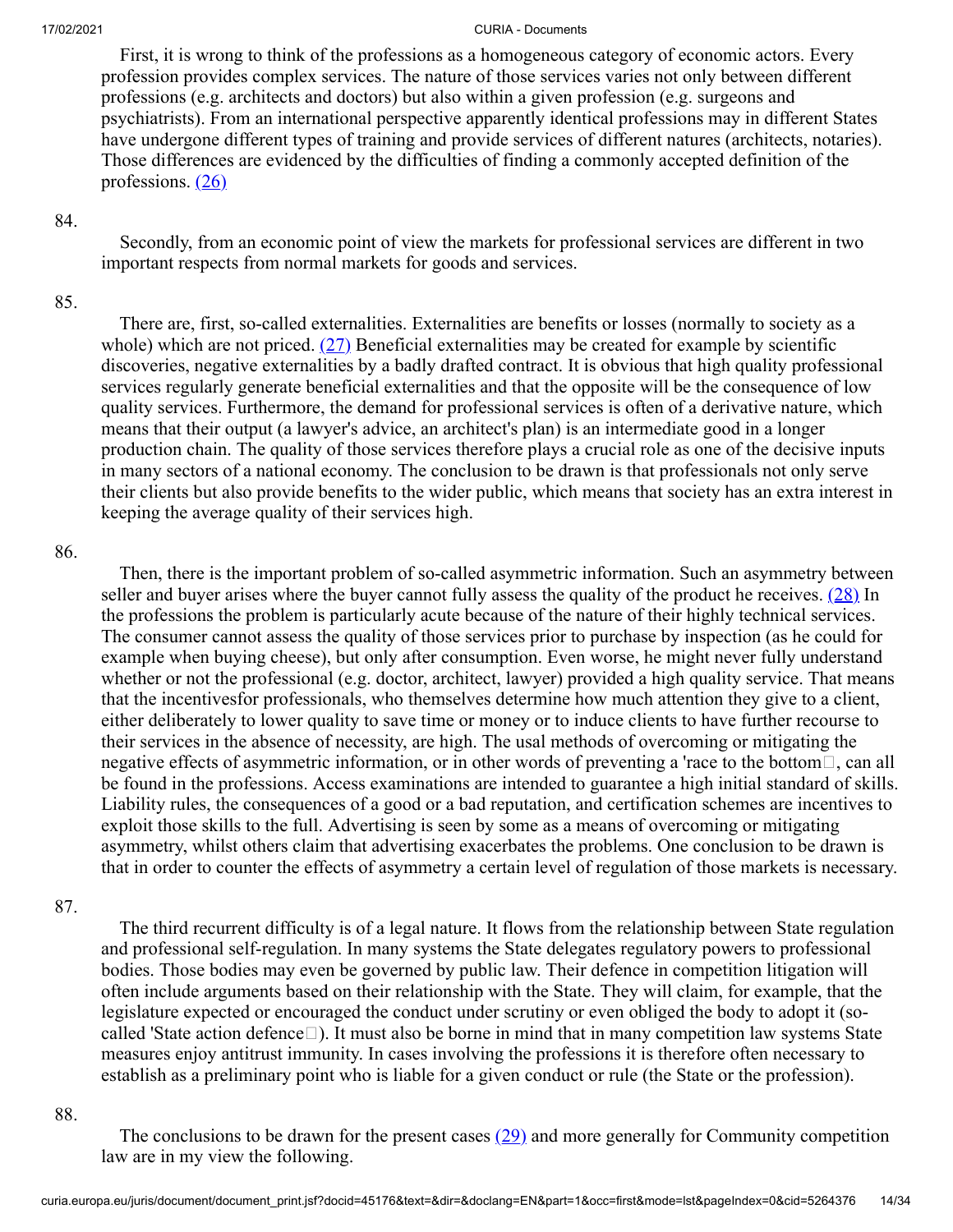89.

#### 17/02/2021 CURIA - Documents

 Owing to the heterogeneity of the professions and the specificities of the markets on which they operate no general formula can be applied; it will be necessary to assess carefully in each case whether a given restriction of conduct leads in fact on the market in issue to a restriction of competition within the meaning of Article  $85(1)$  of the Treaty.  $(30)$ 

#### 90.

<span id="page-14-1"></span><span id="page-14-0"></span> In addition, it will have to be examined whether Article 85(3) (where applicable) can be interpreted so as to take into account concerns for the quality of professional services and its importance for society as a whole.  $(31)$ 

### 91.

 Then, it will be necessary to apply with care the rules on the respective responsibilities of the Member States and of the professions. Critical issues will be whether and under what conditions a profession can raise a State action defence and on the basis of what arguments a Member State can justify its own regulatory intervention in the competitive process within the professions.

#### 92.

 I will conclude this section with the following comment. I have argued that the specific features of the markets for professional services require some kind of regulation. Opponents of professional selfregulation insist that the State or at least State-controlled regulatory bodies should regulate the professions, since there are dangers of abuses of regulatory powers. However, in economic terms again an information problem arises. The complex nature of those services and their permanent evolution through rapidly changing knowledge and technical developments make it difficult for parliaments and governments to adopt the necessary detailed and up-to-date rules. Self-regulation by knowledgeable members of the professions is often more appropriate since it can react with the necessary flexibility. The main challenge for every competition law system is therefore to prevent abuses of regulatory powers without abolishing the regulatory autonomy of the professions.

#### 93.

 Against that background and in the light of the observations of the parties I turn now to the analysis of Articles 85(1) and 5 of the Treaty.

*2. Applicability* ratione materiae *of Article 85(1)*

#### 94.

<span id="page-14-2"></span> According to the Fund and the Netherlands Government the medical specialists' decision to set up a professional pension scheme and to request the competent Minister to declare affiliation to the scheme compulsory falls outside the scope *ratione materiae* of Article 85(1). In their view, the solution adopted by the Court in *Albany* [\(32\)](#page-29-9) as regards collective agreements between management and labour on sectoral pension schemes can be transposed to the present cases. In paragraph 64 of that judgment the Court held that the agreement in question did not, by reason of its nature and purpose, fall within the scope of Article 85(1) of the Treaty. The Commission proposes a similar solution, in the event that the Court does not accept its main line of reasoning, namely that medical specialists agreeing on supplementary pensions should be classified as consumers and not as undertakings.  $(33)$ 

### 95.

<span id="page-14-7"></span><span id="page-14-6"></span><span id="page-14-5"></span><span id="page-14-4"></span><span id="page-14-3"></span> The Fund and the Netherlands Government argue, first, that there is no significant difference between the Netherlands rules on sectoral and on professional pension schemes. Council Directive 98/49/EC of 29 June 1998 on safeguarding thesupplementary pension rights of employed and self-employed persons moving within the Community [\(34\)](#page-29-11) does not differentiate between pensions for employed and for selfemployed persons. Secondly, several elements of the reasoning in *Albany* can be directly transposed to the present cases: Articles  $3(i)$  and 2 of the Treaty  $(35)$  are equally relevant, the decision in the present cases was also taken after a collective concertation,  $(36)$  and the social purpose of the decision is identical to that in *Albany*. [\(37\)](#page-29-14)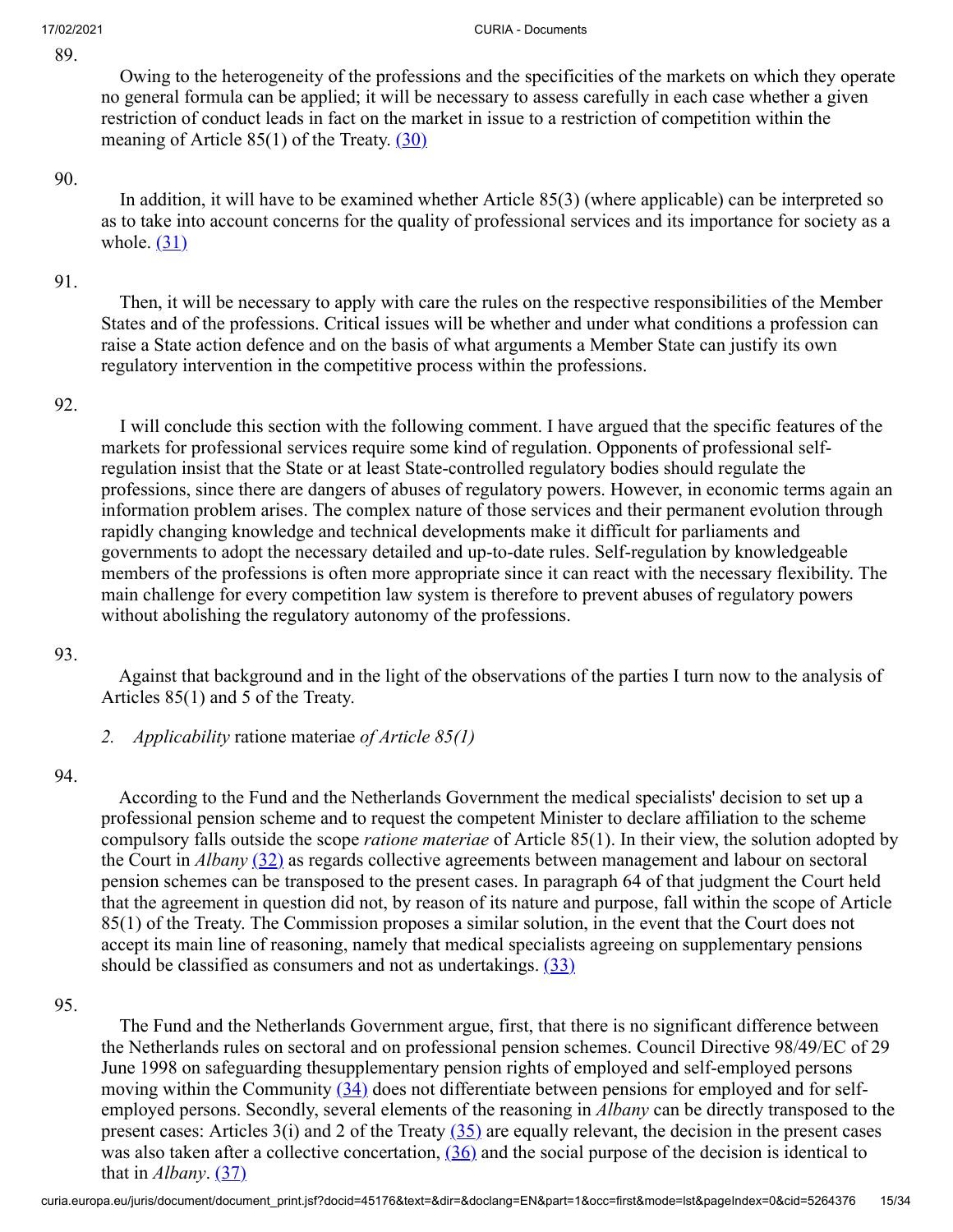96.

 I consider, first, that the judgment in *Albany* as it stands is clearly limited to the special case of collective agreements between management and labour on conditions of work and employment.

#### 97.

<span id="page-15-0"></span> That follows already from the reasoning in paragraphs 53 to 60 of the judgment which may be summed up as follows. The Treaty and the Agreement on Social Policy encourage collective bargaining between management and labour, which suggests that that type of concertation between economic actors is in general lawful. [\(38\)](#page-30-0) On the other hand, it is also clear that collective agreements between employers and workers on wages and working conditions reached after collective bargaining necessarily contain certain restrictions of competition.  $(39)$  If the Treaty encourages collective bargaining, its necessary consequences, namely certain restrictions of competition, cannot be prohibited by Article  $85(1)$ .  $(40)$ 

#### 98.

<span id="page-15-2"></span><span id="page-15-1"></span> That line of reasoning is thus based on two special features of collective bargaining between management and labour, namely that it is expressly encouraged by Community law and that it necessarily entails certain restrictions of competition. Consequently the Court held in paragraphs 60 to 64 of the judgment that in order to enjoy antitrust immunity a given agreement must not only pursue a social purpose, but must also be of a particular *nature*, namely a collective agreement reached after collective bargaining between management and labour.

### 99.

 I consider, secondly, that that special immunity for collective agreements between management and labour cannot be extended or applied by analogy to other types of agreements or decisions. It must be recalled that Article 85(1) expressly covers all forms of concerted practices. Furthermore, in the present casesthe two decisive elements of *Albany* are absent. Conduct of and regulations adopted by the professions do not necessarily contain restrictions of competition and no rule of the Treaty expressly encourages concertation between self-employed professionals. Consequently, the conflict between two sets of Treaty rules which necessitated in *Albany* 'an interpretation of the Treaty as a whole which is both effective and consistent  $\Box$  does not arise.

### 100.

 In reality the Fund and the Netherlands Government are inviting the Court to create an antitrust immunity on the basis of the social purpose of an agreement alone. That is confirmed by their written submissions in which they argued as follows. The LSV's decision pursues a social objective in that it aims to provide supplementary pensions not only to members of the profession but also to their spouses and children. Furthermore, supplementary pensions are a matter of great social importance, as has been recognised by the Community legislature's adoption of the abovementioned Directive on safeguarding the supplementary pension rights of employed and self-employed persons moving within the Community.  $(41)$ Finally, it follows from the Court's case-law that the Member States retain competence to organise their social security systems.  $(42)$ 

### 101.

<span id="page-15-8"></span><span id="page-15-7"></span><span id="page-15-6"></span><span id="page-15-5"></span><span id="page-15-4"></span><span id="page-15-3"></span> As regards the first two of those arguments, I have already stated that in Community competition law there is no general exception for the social field.  $(43)$  Contrary to many national competition law systems, the Community rules apply to virtually all sectors of the economy. That is because according to wellestablished case-law the sectors outside the scope of the competition rules must be expressly mentioned in the Treaty. [\(44\)](#page-30-6) The antitrust immunity for collective agreements between management and labour accepted in *Albany* is not incompatible with that case-law since it is based not merely on the subject-matter of those agreements but mainly on the framework in which they are concluded. [\(45\)](#page-30-7) Moreover, the fact that the Community pursues a certain policy, such as in the area of supplementary pensions, does not shelter that area of the economy from the competition rules.  $(46)$  The Court has therefore consistently applied the competition rules to the social field. The best example are the judgments in *Albany*, *Brentjens* and *Bokken* themselves in which the Court classified the sectoral pension funds at issue as undertakings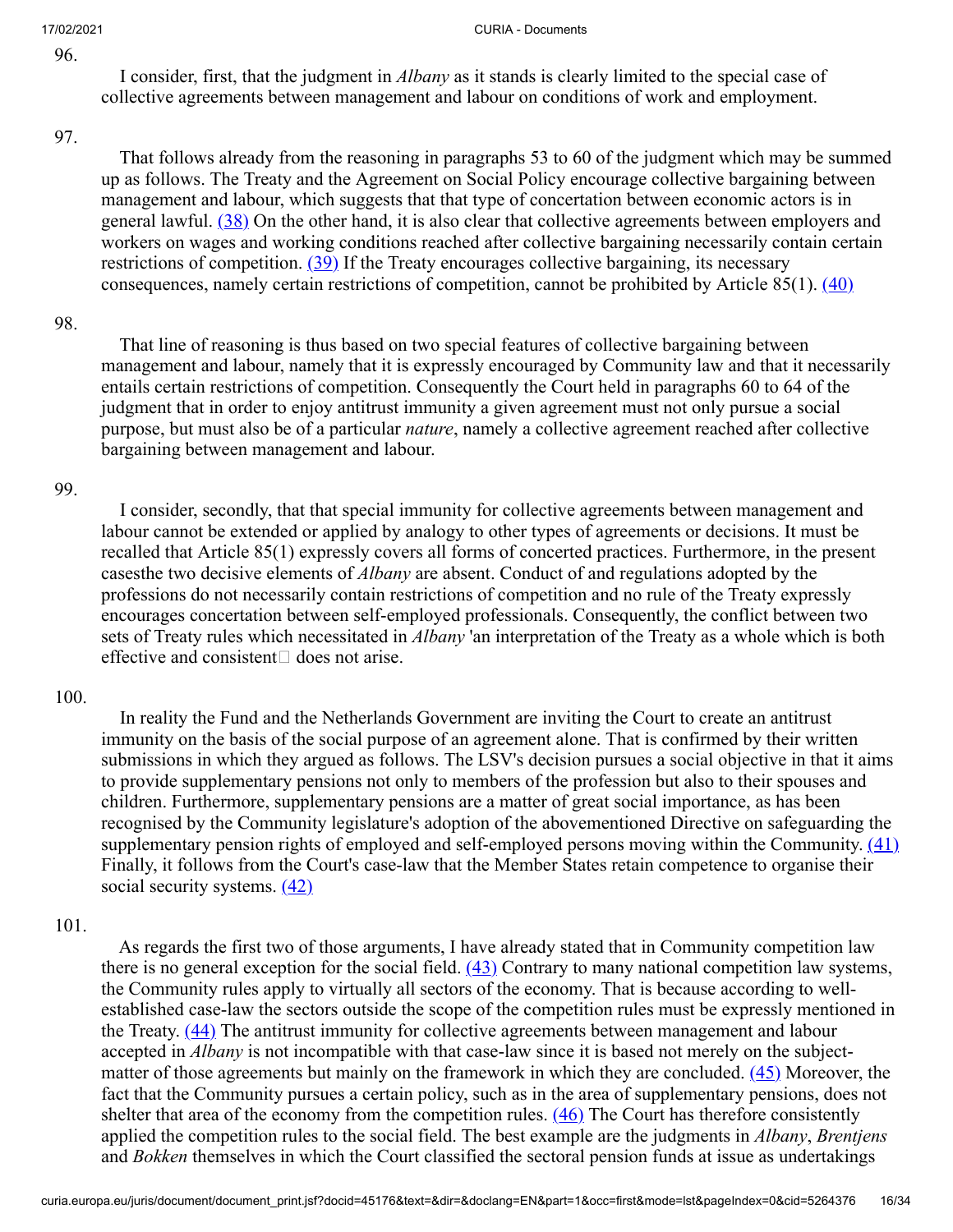for the purposes of Article 86 and examined the compatibility of the rules at issue with Articles 90 and 86 of the Treaty.

102.

 As regards the third argument, the competence of the Member States to legislate in a given field cannot affect the duty of those States [\(47\)](#page-30-9) (and *a fortiori* the duty of private actors) to comply with the prohibitions of the Treaty.

### 103.

<span id="page-16-0"></span>I conclude therefore that Article 85(1) is applicable *ratione materiae*.

*3. Decision by an association of undertakings*

### 104.

 The Fund, the Netherlands Government and the Commission contend that the LSV's decision to set up the professional pension scheme at issue and to request the competent Minister to make affiliation compulsory cannot be characterised as a 'decision by an association of undertakings  $\Box$  within the meaning of Article 85(1) of the Treaty. Three distinct issues arise.

(a) Are medical specialists undertakings?

### 105.

 The first issue is whether medical specialists are to be classified as undertakings for the purposes of Article 85(1) of the Treaty when they provide medical services for remuneration.

## 106.

 It is noteworthy that none of the parties has argued that self-employed medical specialists are as such outside the scope *ratione personae* of the competition rules. The Fund contends, however, that employed medical specialists cannot be classified as undertakings.

### 107.

<span id="page-16-2"></span><span id="page-16-1"></span> Under the general definition 'the concept of undertaking encompasses every entity engaged in an economic activity regardless of the legal status of the entity and of the way its is financed $\Box$ . [\(48\)](#page-30-10) Since under that functional approach the legal status is irrelevant, natural persons may also be classified as undertakings. [\(49\)](#page-30-11) The underlying idea is that no advantage should be derived from the legal form in which an economic activity is exercised. An economic activity consists in offering goodsand services on a given market.  $(50)$  The activity in question must be capable of being carried on, at least in principle, with a view to profit.  $(51)$ 

### 108.

<span id="page-16-5"></span><span id="page-16-4"></span><span id="page-16-3"></span> Applying those principles to the professions the Court in *Commission* v *Italy* [\(52\)](#page-30-14) classified Italian customs agents as undertakings.

### 109.

 In that case Italy had argued that the occupation of customs agent was a liberal profession like that of lawyers, surveyors or interpreters; however, customs agents could not be regarded as undertakings because of the nature of the services which they provided and because the practice of their profession required authorisation and entailed compliance with certain conditions.

### 110.

 The Court held that the activity of customs agents had an economic character, since they offered for remuneration services consisting in the carrying out of customs clearance formalities (including complementary services in monetary, commercial and fiscal matters), and since they assumed the financial risk involved in the exercise of their profession. The fact that the activity in issue was intellectual, required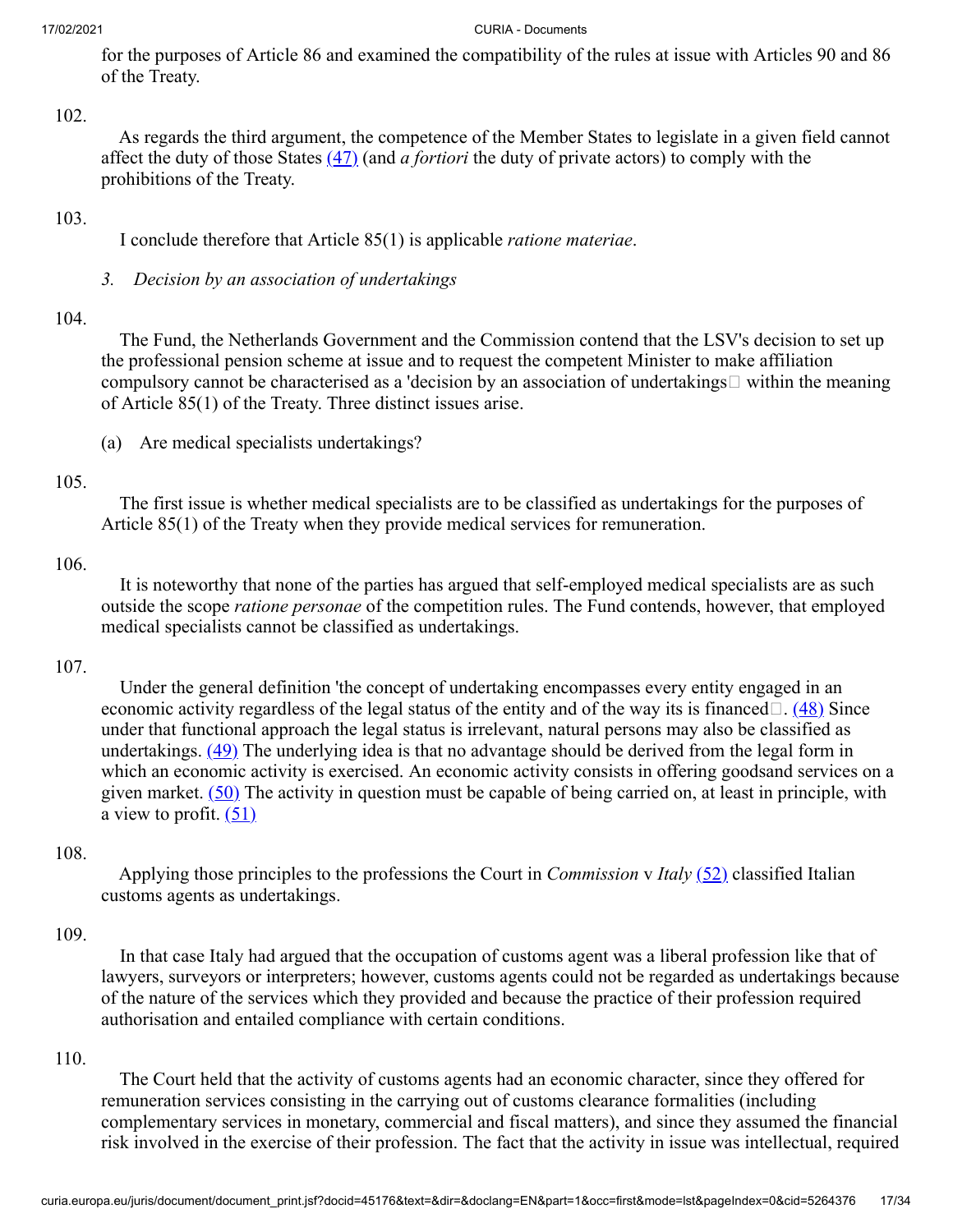authorisation and could be pursued in the absence of a substantial organisational framework could not exclude it from the scope of Article 85 of the Treaty.

## 111.

 That line of reasoning can be directly transposed to the present cases. Self-employed medical specialists deliver as independent economic actors services on the market for specialised medical services. For those services they claim and receive a remuneration from their patients. They assume the financial risks involved in that activity. The complex and technical nature of their services and the fact that the exercise of the profession is regulated cannot influence their classification for the purposes of the competition rules.

# 112.

<span id="page-17-1"></span><span id="page-17-0"></span> The classification of employed medical specialists is more difficult. In principle employees who offer labour against remuneration fall outside the scope of Article  $85(1)$ .  $(53)$  Employed professionals are, however, not typical 'workers $\Box$ . Sometimes their 'pay $\Box$  is directly linked to the profits and losses of their employer and they do not really work 'under the direction  $\Box$  of that employer. They therefore constitute one of the borderline categories envisaged in my Opinion in *Albany*. [\(54\)](#page-30-16) In the present cases it is however not necessary to take a final positionon the issue because at the time of the decision under scrutiny all the LSV's members were self-employed medical specialists.

## 113.

 It follows that self-employed medical specialists, such as the members of the LSV at the material time, must be classified as undertakings within the meaning of Article 85(1) of the Treaty.

(b) Do medical specialists act as consumers or as undertakings when they set up a professional pension scheme?

### 114.

 The Commission recognises that self-employed medical specialists are engaged in an economic activity when they deliver medical services against remuneration. It contends, however, that in the present cases the medical specialists did not act as undertakings but as final consumers. The Commission equates their joint decision to set up a supplementary pension scheme with a decision to make investments on the financial markets or to purchase a holiday home. Activities of final consumption, it is said, are outside the scope of the competition rules.

### 115.

 Where natural persons are classified as undertakings it is, in my view, correct to distinguish between activities related to their economic sphere and activities related to their personal sphere. Contrary to legal persons who do not have a 'private life $\Box$ , natural persons may act in their capacity as undertakings or in their capacity as final consumers. Since Article 85 et seq. of the Treaty apply only to 'undertakings $\Box$ , natural persons acting in the latter quality are sheltered from the competition rules. It follows that professionals agreeing to organise a holiday in the Bahamas or to buy opera tickets fall outside Article 85(1) of the Treaty. On the other hand, where doctors buy medical equipment or lawyers rent offices, they are engaged in activities related to their professional activity. In that respect the competition rules should apply.

## 116.

 The question in the present cases is thus how to classify a professional's contributions to a second-pillar pension scheme in the Netherlands context.

## 117.

<span id="page-17-2"></span> The Commission argues as follows. Where an employer pays pension contributions for his employees (it is well established that those contributions are to be classified as remuneration), that payment is part of the employer's main economic activity.  $(55)$  As regards self-employed professionals employer and employee are one person and there is thus no remuneration. Therefore the constitution of a supplementary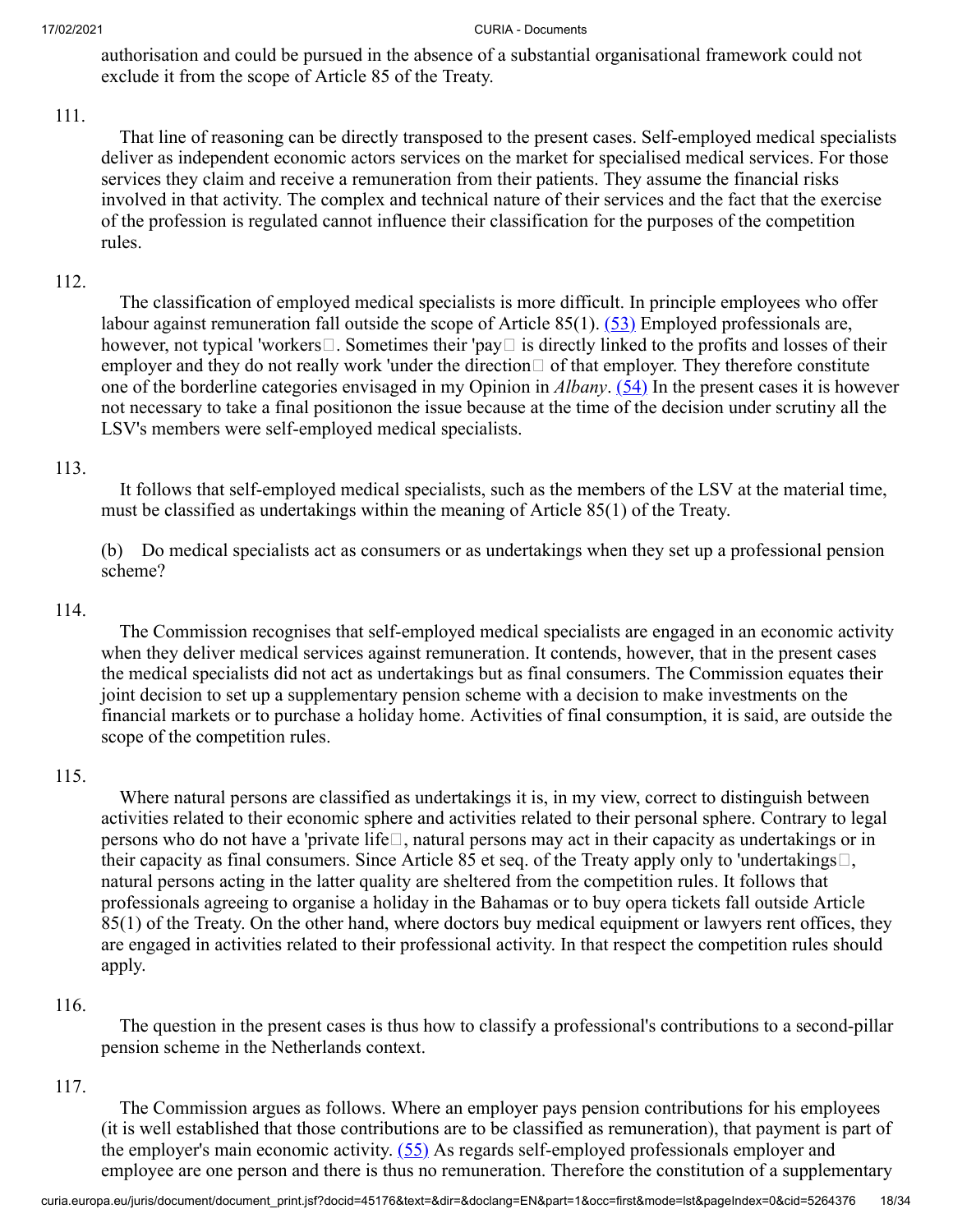pension for the professional himself is not an activity comparable, for example, to the purchase of new medical equipment, but an activity of personal consumption.

### 118.

 I am not fully convinced by that reasoning. In my view, one has to distinguish between professional earnings which remain and are reinvested in the sphere of a professional's 'undertaking  $\Box$  and earnings which are definitely withdrawn from that sphere to be invested in the personal sphere.

### 119.

 Where a professional uses a portion of his earnings to conclude on a voluntary basis a third-pillar life assurance contract with an insurance company, the revenue in question has been withdrawn from the professional sphere and is reinvested in the personal sphere. That is confirmed by the fact that the same investment could be made with personal revenues coming for example from a vineyard belonging to the professional's family. Such an investment is therefore comparable to the purchase of a valuable painting or of a holiday home.

### 120.

 Contributions for first-pillar and second-pillar pensions are by contrast related to a professional's business sphere. It is no coincidence that the relevant schemes are called *professional* pension schemes (*beroepspensioenregeling*): affiliation to those schemes starts and ends in parallel with the exercise of the profession; all members of a profession are affiliated to the same second-pillar scheme whilst outsiders are not able to affiliate; the pension to be built up and consequently the premiums to be paid vary according to the professional revenues of the affiliated member. In the final analysis professional pension schemes provide a mechanism to spread over a longer period of time *professional* (as opposed to personal) earnings. Contributions to those schemes must therefore be analysed as earnings which remain within the professional sphere.

### 121.

 I conclude therefore that medical specialists agreeing on professional pensions are acting as undertakings within the meaning of Article 85(1) of the Treaty.

(c) Did the LSV act as an association of undertakings?

### 122.

 According to the Netherlands Government a professional association such as the LSV cannot be classified as an undertaking because it does not engage in an economic activity.

### 123.

<span id="page-18-0"></span> The issue in the present cases is however not whether the association acting in its own right infringed the competition rules, but whether the medical specialists acting through their association did so.  $(56)$  The question is thus not whether the professional organisation acted as an undertaking but whether each member of the association did so.

### 124.

 The Fund argues, first, that one cannot speak of an association of undertakings where several members of the profession work as employees. Secondly, to qualify the LSV as an association of undertakings would be discriminatory since other professional organisations such as the Nederlandse Orde van Advocaten (Netherlands Bar Association) are governed by public law and have regulatory powers. Thirdly, the main task of the medical specialists' representative organisations is to defend their members' incomes in discussions with the Netherlands authorities on the charges and fees for their services. That task encompasses supplementary pensions which are part of retirement income. In the Fund's opinion, the defence of the medical specialists' economic interests 'obviously  $\Box$  lies outside the scope of Article 85 of the Treaty.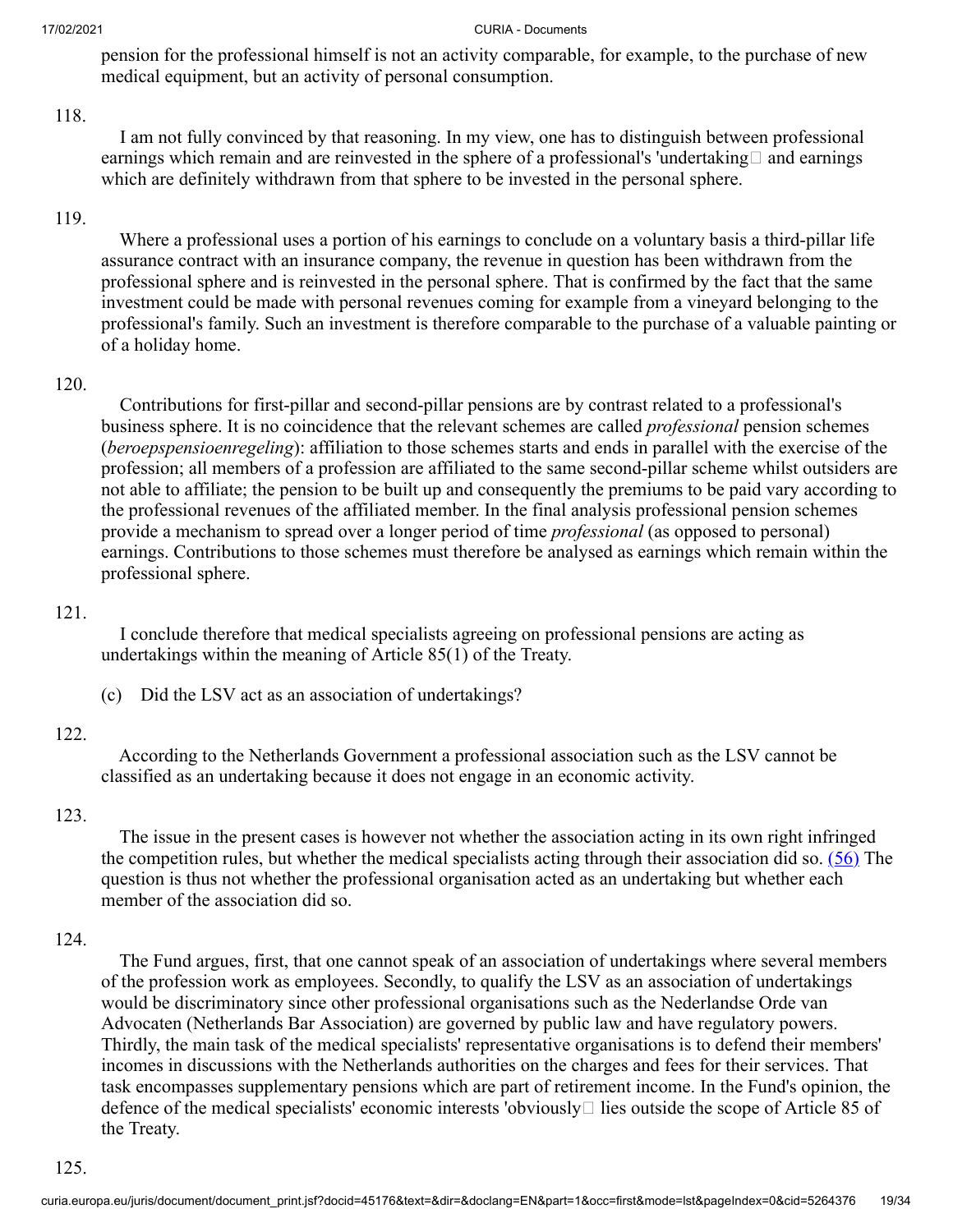As to the first argument, it is not necessary to decide whether a professional organisation with selfemployed and employed members is an association of undertakings, since the LSV was at the material time composed exclusively of self-employed members.

## 126.

 The Fund's second argument is misconceived, since it assumes that professional bodies governed by public law and entrusted with regulatory powers are outside the scope of the competition rules. That view is incompatible with well-established case-law. The legal framework in which an association's decision is taken and the classification given to that framework by national law are irrelevant as far as the applicability of Article 85 of the Treaty is concerned.  $(57)$ 

# 127.

<span id="page-19-2"></span><span id="page-19-1"></span><span id="page-19-0"></span> The Fund's third argument is equally unfounded. The Court has recognised that the decisions of a committee or body with regulatory powers in a given sector might fall outside Article 85(1). That is however only the case where the majority of its members are representatives of the public authorities and where that committee or body must observe in its proposals public interest criteria.  $(58)$  In the present cases, as in the customs agents case,  $(59)$  there is nothing to suggest that the public authorities had any possibility of influencing the LSV's decision-making process and the Fund itself states that the LSV acts solely in the economic interests of the profession.

## 128.

 It follows that the LSV's decision under scrutiny must be classified as a decision of an association of undertakings.

*4. Restriction of competition*

## 129.

 The issue is whether the LSV's decision to set up the professional pension scheme described above and to apply to the Minister for a decree making affiliation to the scheme compulsory has as its object or effect the prevention, restriction, or distortion of competition within the meaning of Article 85(1) of the Treaty.

## 130.

<span id="page-19-3"></span> At the hearing the Fund argued that for the reasons given in my Opinion in *Albany* [\(60\)](#page-31-5) there was no such restriction of competition. The Netherlands Government and the Commission did not comment on the issue.

## 131.

 In my view, the reasoning in my Opinion in *Albany* can indeed be transposed to a large extent to the present cases.

### 132.

 The LSV's decision can be analysed as containing three elements which for convenience I will call respectively the substantive, the institutional and the political element.

### 133.

 Throughout the following discussion as to whether or not those three elements restrict competition it will be crucial to bear in mind that affiliation to the pension scheme under scrutiny before the Minister's intervention must be seen as merely voluntary.

(a) The substantive element: Harmonisation of the costs and benefits of supplementary pensions within the profession

### 134.

<span id="page-19-4"></span> The first element of the LSV's decision to be analysed comprises the substantive pension arrangements described in detail above.  $(61)$  Under those arrangements each participant in the scheme has to make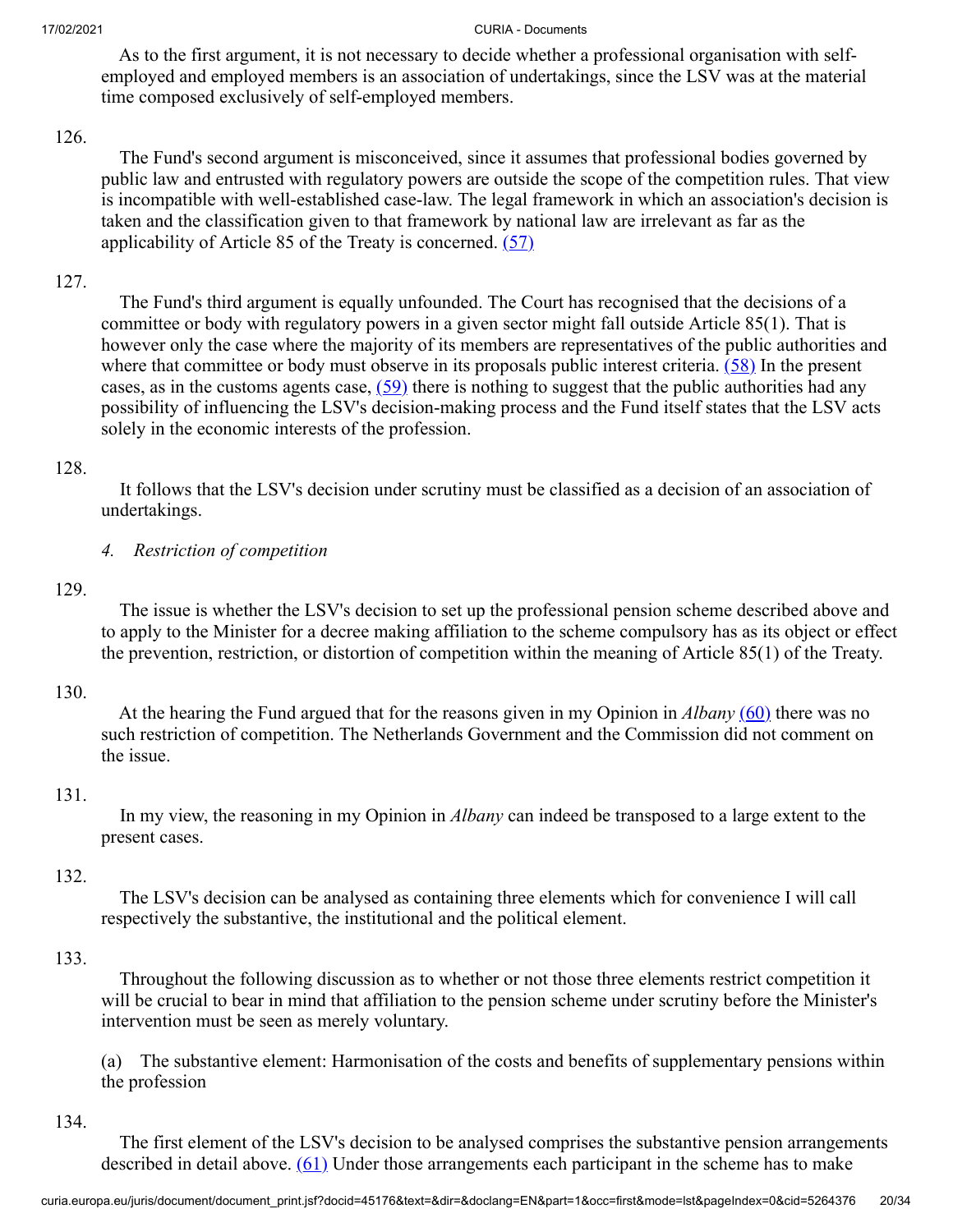<span id="page-20-1"></span><span id="page-20-0"></span>pension contributions of a certain amount depending on age, sex and income. In return he or she gains corresponding pension entitlements. In respect of the second part of the scheme, which is managed by the Fund alone,  $(62)$  the ultimate costs and benefits of the insurance mechanism are necessarily identical for all participants. They are however not harmonised with regard to the *normpensioen*. [\(63\)](#page-31-8) There the final costs and benefits depend on the insurer chosen by the participant (the Fund or a commercial insurer).

### 135.

 It follows that the decision in question partly harmonises (as regards the second part of the pension) the costs of a supplementary second-pillar pension for medical specialists.

## 136.

 At first sight that harmonisation restricts competition on one cost factor in the market for medical specialists' services. Members of the profession do not compete with each other in order to get a cheaper insurance for that portion of their pension revenue.

## 137.

<span id="page-20-3"></span><span id="page-20-2"></span> However, I have argued above that the markets for professional services are different from normal markets.  $(64)$  In addition the complex decision under scrutiny can obviously not be analysed according to the same principles as a simple horizontal price fixing agreement. In that respect I argued in my Opinion in *Albany* that the broad scope of application of Community competition law (in comparison with some national systems) makes it necessary to take the particular economic features of a given sector or category of agreements into account when assessing whether or not competition is restricted.  $(65)$  That is the reason why in cases involving special sectors of the economy or special categories of agreements the Court has gone beyond the mere identification of restrictions of conduct of individual traders and has made an overall assessment of the effects on competition of the agreement in issue. [\(66\)](#page-31-11) Consequently, in the present cases a realistic analysis (including economic arguments) of the restrictive effects of the decision under scrutiny is necessary.

## 138.

<span id="page-20-5"></span><span id="page-20-4"></span> It follows from such an analysis that the theoretical restriction of competition just described has in reality insignificant effects on the market for medical specialists' services and is therefore not 'appreciable  $\Box$  within the meaning of the Court's case-law. [\(67\)](#page-31-12)

## 139.

 That is, first, because only a cost factor and not a price factor is harmonised. Competition is obviously less affected where all professionals have to pay for example the same telephone tariffs than where they charge identical fees.

## 140.

 Secondly, in comparison to other cost factors the costs of the pension scheme are in reality unimportant. It must be borne in mind that the pension contributions to be paid cannot be equated to the costs of the pension insurance. In order to assess the real costs one has also to take into account the pensionentitlements gained in return for the contributions. In the case of a non-profit scheme, such as the scheme of the medical specialists, real costs are generated only by management costs of the fund and by unprofitable placements of the collected contributions.

## 141.

<span id="page-20-6"></span>Thirdly, the cost factor in question is remote from the services market.  $(68)$  The final remuneration for services of medical specialists will be influenced by many more immediate and important cost factors. Competition would for example be more affected if all doctors of a given specialisation were to buy the same expensive machine.

## 142.

 Fourthly, medical specialists provide (as do almost all professionals) non-homogeneous personalised services. That means that each doctor's services have different qualities and properties. Medical specialists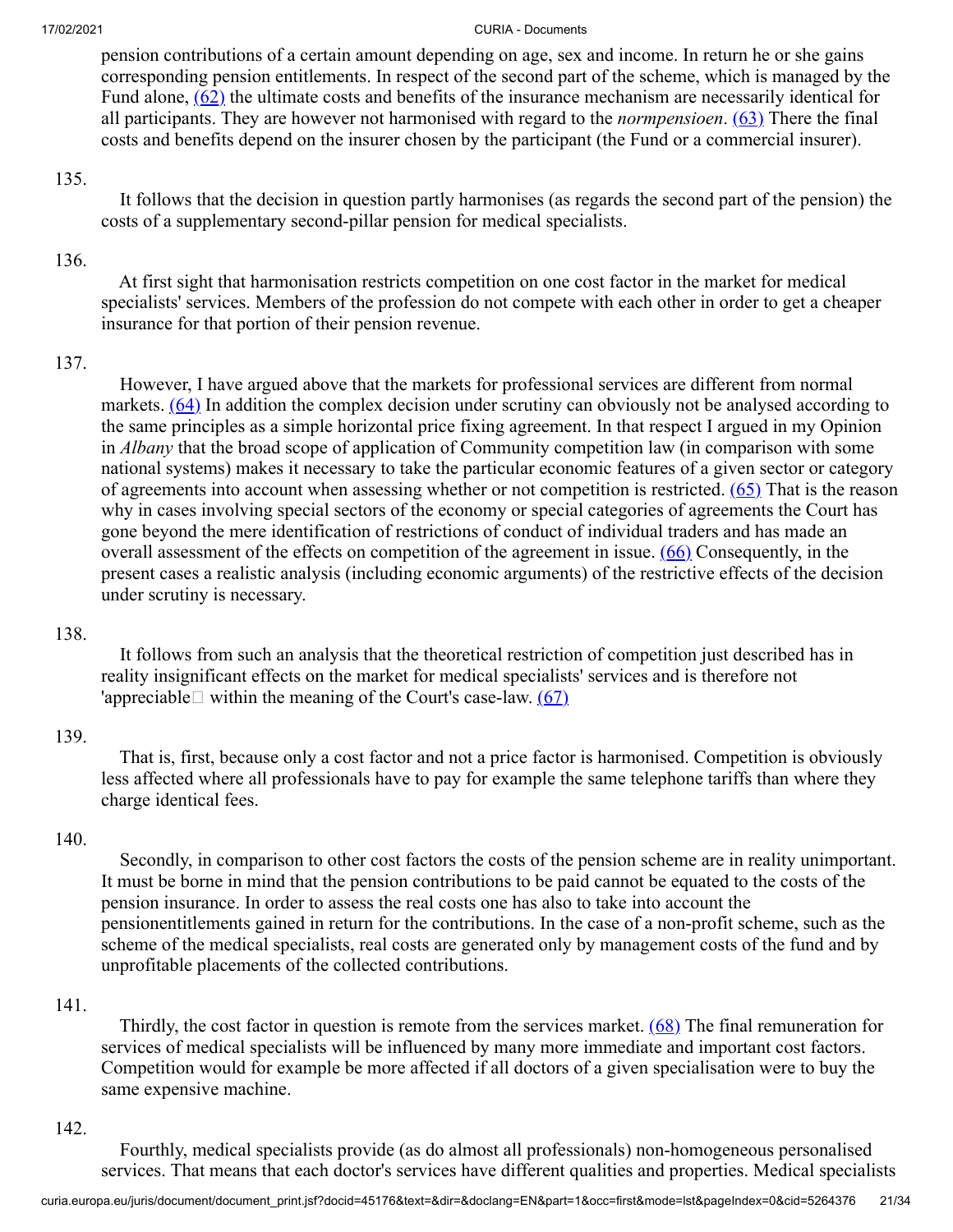can moreover greatly influence the quality of their services (for example by spending more time on a case). Consequently, even if costs for their services were rigid, competition on the basis of quality would normally be vigorous.

### 143.

 I accordingly conclude that the substantive element of the decision does not restrict competition to an appreciable extent.

(b) The institutional element: Setting-up of a legal person to monitor compliance with and to manage the pension scheme

### 144.

 The LSV decided, secondly, to set up a legal person (the Fund) to operate partly as insurer in its own right and partly as surveillance body making sure that the participating medical specialists insure the *normpensioen*. The insurance activities comprise the insurance of the *normpensioen* and the insurance of the second part of the scheme. With regard to the former, participants can choose between the Fund and a private insurer; with regard to the latter the Fund is the only insurer.

#### 145.

<span id="page-21-0"></span> The setting-up of the Fund is to be analysed as an institutionalised form of voluntary horizontal cooperation between self-employed medical specialists.  $(69)$ 

#### 146.

 Like cooperation between undertakings in accounting or tax consultancy matters, the setting-up of a common fund allows the medical specialists involved to spread the insured risks and to achieve economies of scale with regard to the administration of pension contributions and payments or custodial arrangements.

#### 147.

 On the other hand, the cooperation on pension administration covers a field which is not directly concerned with the services medical specialists provide. It takes place in a field as remote from the services market as joint accounting.

#### 148.

<span id="page-21-1"></span> Accordingly, the pro-competitive effects of that institutionalised management cooperation are much stronger than any (theoretical) anti-competitive effects. The setting-up of the Fund, like the setting-up of an agricultural cooperative association, improves efficiency. As such it is not caught by Article  $85(1)$ .  $(70)$ 

#### 149.

<span id="page-21-3"></span><span id="page-21-2"></span> The restriction on members leaving the scheme is the consequence of the Minister's decree making affiliation compulsory which will be analysed below. The rule under which members may change the insurer of the *normpensioen* only every five years [\(71\)](#page-31-16) is a justified ancillary restriction intended to secure members' loyalty and a certain stability in the Fund's and the insurer's membership. [\(72\)](#page-32-0)

### 150.

<span id="page-21-4"></span> As regards the exclusionary effects of a voluntary professional pension fund for insurance companies, the principle of freedom of contract permits medical specialists to entrust the management of their pensions to a scheme controlled by the representatives of the profession instead of concluding (group) insurance contracts with a commercial insurer.  $(73)$  In any event, insurance companies have the possibility of competing with the Fund to insure the *normpensioen*. Problems for insurance companies are caused only by the fact that all medical specialists are affiliated to the scheme, which means that even professionals who want to insure themselves with a private insurer are not allowed to do so. That effect is however caused by the Minister's decree to be assessed below.

#### 151.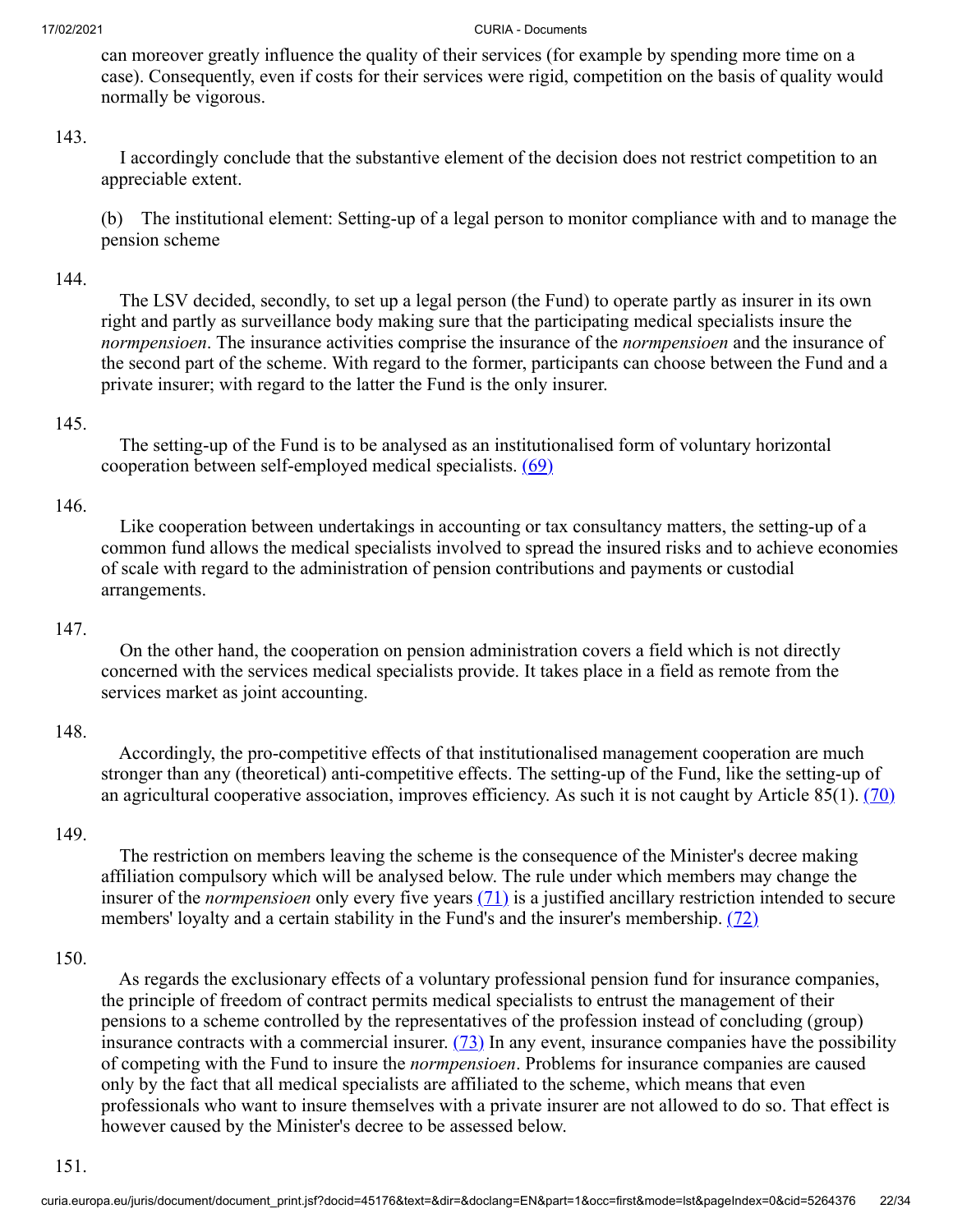It follows that the institutional arrangements as such do not restrict competition.

(c) The political element: Application to the Minister

#### 152.

 The LSV decided, thirdly, to request the competent Minister to render affiliation to the scheme compulsory for all medical specialists established in the Netherlands.

### 153.

<span id="page-22-0"></span> The reasoning on the parallel issue in my Opinion in *Albany* [\(74\)](#page-32-2) applies here. It follows that the application to the Minister as such does not restrict competition.

### 154.

 Consequently, none of the three elements of the LSV's decision restricts competition to an appreciable extent. It is therefore not necessary to discuss the decision's effects on trade between Member States.

### 155.

 I accordingly conclude that the LSV's decision to set up the professional pension scheme in issue and to apply to the competent Minister for a decree making affiliation to the scheme compulsory does not infringe Article 85(1) of the Treaty.

### 156.

 The issue is whether the Netherlands authorities infringed Articles 5 and 85(1) of the Treaty where at the request of the LSV they made affiliation to the pension scheme compulsory for all medical specialists established in the Netherlands.

### 157.

 Article 5(2) of the Treaty, which provides that Member States shall abstain from any measure which could jeopardise the attainment of the objectives of the Treaty, requires Member States not to introduce or maintain in force measures, even of a legislative or regulatory nature, which may render ineffective the competition rules applicable to undertakings. It is thus forbidden for a Member State to require or favour the adoption of agreements, decisions or concerted practices contrary to Article 85, or to reinforce their effects.

### 158.

<span id="page-22-1"></span>According to the Court's case-law,  $(75)$  a State measure of this kind is illegal only if there is a link with anticompetitive conduct on the part of undertakings.

### 159.

<span id="page-22-2"></span> In the present cases, the Minister's decision to make affiliation to the Fund compulsory obliged medical specialists who did not want to become members of the LSV or make supplementary pension arrangements to join the pension scheme in issue. The decree in question therefore reinforced the effects of the LSV's decision to set up the scheme.  $(76)$ 

### 160.

<span id="page-22-3"></span>However, under the Court's case-law as it stands  $(77)$  the decree is not contrary to Articles 5 and 85 of the Treaty, since the LSV's decision itself did not restrict competition to an appreciable extent and was consequently compatible with Article 85(1).

### 161.

 I must confess that I do not find that case-law with its automatic link between the legality of a private and a Member State's measure very satisfactory in cases such as the present one: the LSV's decision is not caught by Article 85(1) because any restrictive effects are the result of subsequent State intervention; that

*<sup>5.</sup> The relationship between Articles 5 and 85(1)*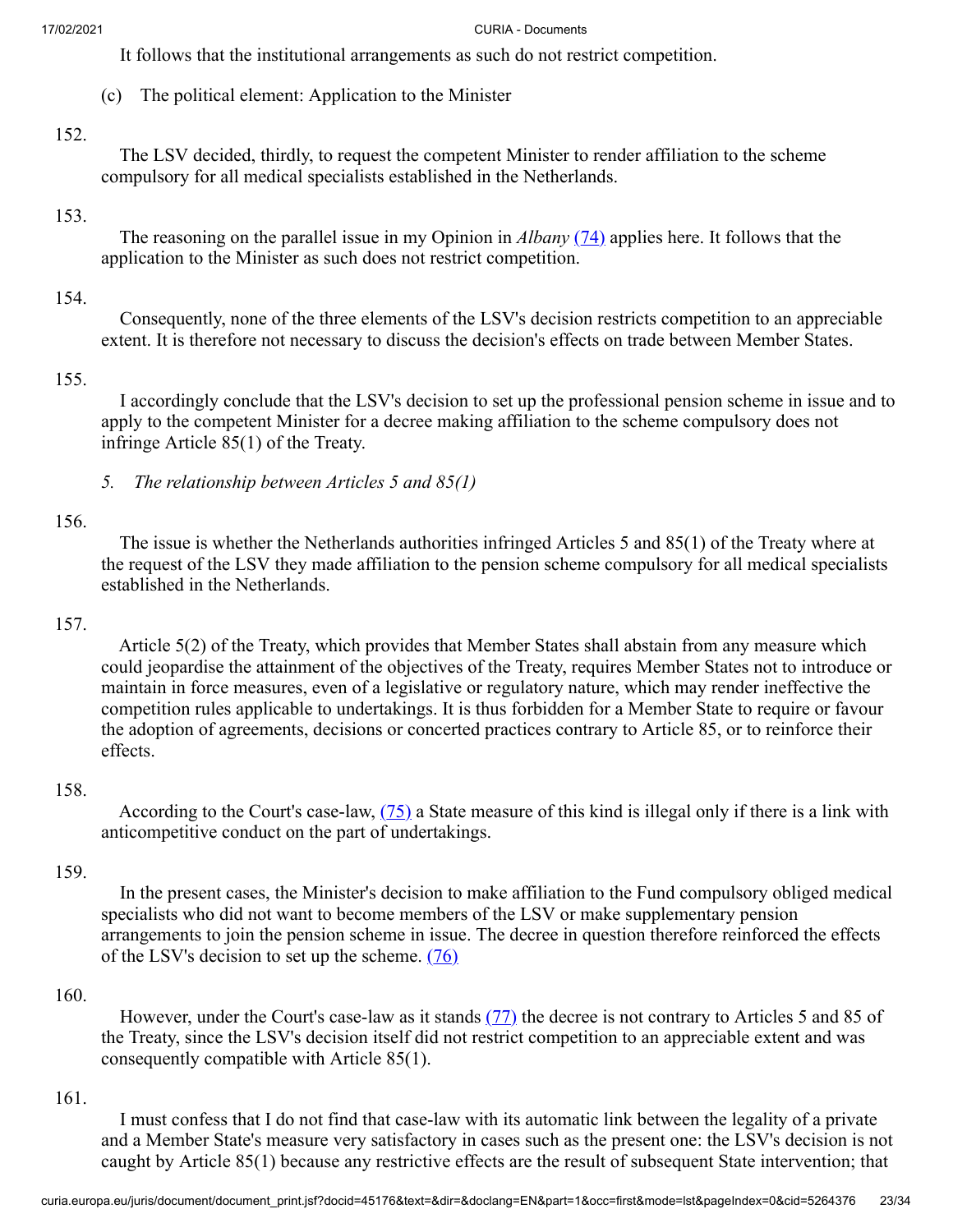State intervention in turn is not caught by Article 5 because the LSV's decision as such is not restrictive enough. Therefore, neither the concertation between medical specialists nor the State measure in question can be challenged under Community competition law although the Minister could not have restricted competition without prior concertation by economic actors.

### 162.

<span id="page-23-0"></span> I have argued above that in every competition law system the rules defining the respective responsibilities of the State and the professions are of crucial importance if that system wants to strike the right balance between the prevention of anticompetitive practices and the preservation of regulatory autonomy in the professions. [\(78\)](#page-32-6)

# 163.

 In cases such as the present ones it would thus be more satisfactory to accept a *prima facie* infringement justifiable on public interest grounds. In my view, measures taken by Member States comply with Article 5(2) where, although they reinforce the restrictive effects of a concertation between undertakings, they are taken in pursuit of a legitimate and clearly defined public interest objective and where Member States actively supervise that concertation. In some cases Article 90(2) may also be applicable. In the present cases there can be little doubt that the decree rendering affiliation compulsory would be justified on social grounds.

## 164.

<span id="page-23-1"></span> A similar solution should also apply if the Court were to decide that the LSV's decision restricted competition to an appreciable extent, affected trade between Member States and therefore infringed Article 85(1). Under the Court's existing case-law it seems that the decree under scrutiny would automatically have to be declared contrary to Articles 5 and 85. [\(79\)](#page-32-7) However, even where concertation between private actors (for example in social or environmental matters) analysed in isolation restricts competition within the meaning of Article 85(1), the Statemight have legitimate reasons to reinforce and officialise on public interest grounds the effects of that concertation.

## 165.

 Accordingly, the conclusion in the present cases, whether or not on the basis of the existing case-law and whether or not the LSV's decision restricted competition to an appreciable extent, should in my view be that Articles 5 and 85 are not infringed.

## **VII - The first question: Classification of the Fund as undertaking**

### 166.

At issue is whether a professional pension fund such as the Fund is an 'undertaking  $\Box$  within the meaning of the competition rules of the Treaty. It must therefore be established whether the activities of the Fund are of an economic nature.

## 167.

 At the hearing the Fund and the Commission argued that the Fund was an undertaking. The Netherlands Government expressed doubts whether the reasoning of the judgment in *Albany* could be transposed to the present cases. In *Albany* the Court held that the Netherlands sectoral pension funds were undertakings. The French and Greek Governments contend that the Fund's activities are not of an economic nature.

### 168.

<span id="page-23-2"></span>The Fund has three different functions within the medical specialists' pension scheme.

### 169.

 First, with regard to the *normpensioen*, it is one potential provider of pension insurance services to the members of the scheme who have chosen to insure the *normpensioen* with the Fund. [\(80\)](#page-32-8)

170.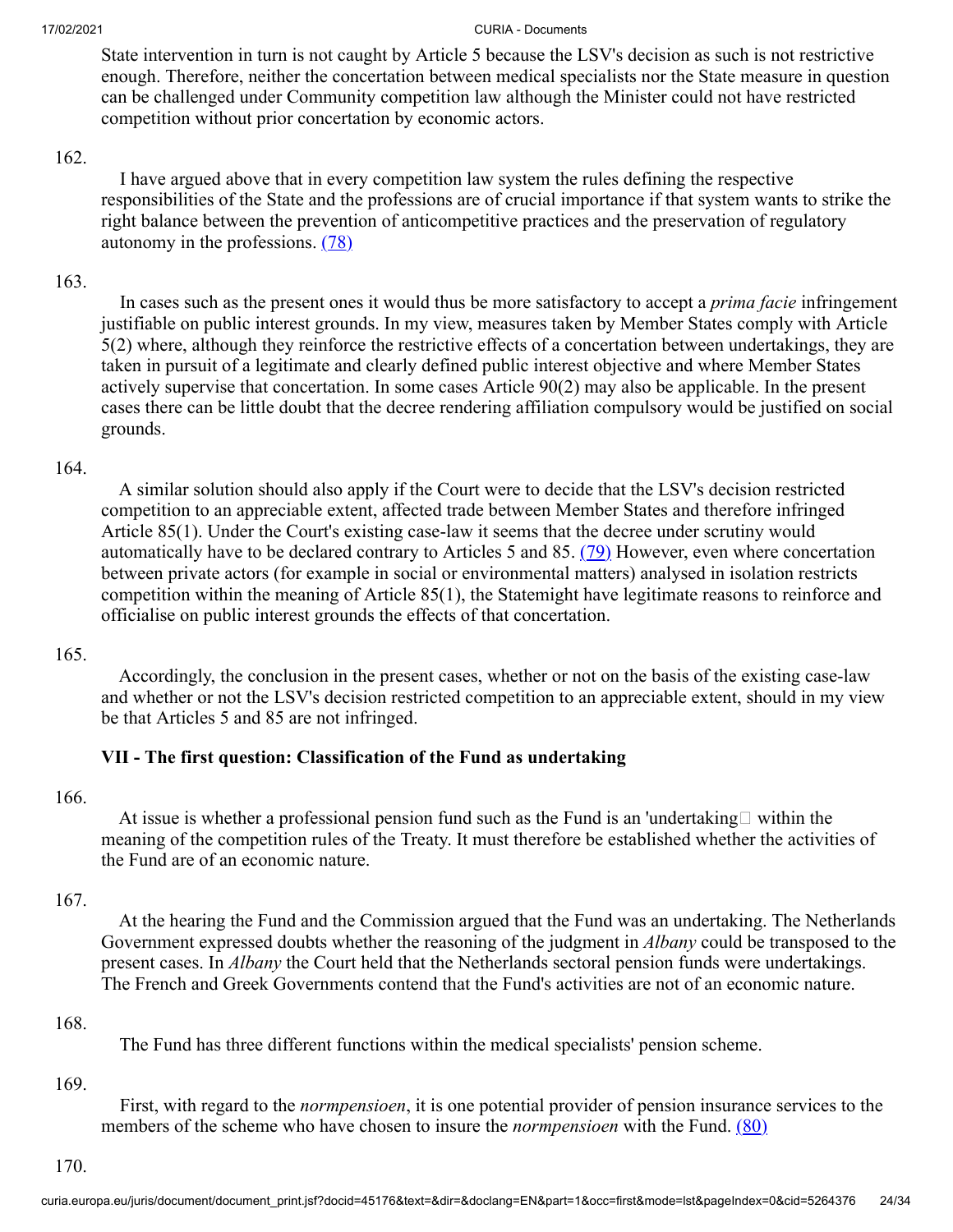<span id="page-24-0"></span> Secondly, also with regard to the *normpensioen*, it supervises compliance with the affiliation requirement by members who have chosen to insure that part of the scheme with an insurance company. [\(81\)](#page-32-9)

### 171.

<span id="page-24-1"></span> Thirdly, with regard to the second part of the pension scheme (indexation, retroactive pension rights, invalidity regime, complementary survivors benefit) it acts as an insurer with an exclusive right.  $(82)$ 

### 172.

 As regards the first function the Fund is manifestly engaged in an economic activity in competition with insurance companies and acts in that respect as an undertaking.

### 173.

 As regards the surveillance activity over insurance contracts concluded by affiliated professionals with private insurers, the Fund is, in my view, engaged in an activity in the exercise of public authority; that activity is comparable to the antipollution surveillance with which a private company was entrusted in the port of Genova in *Cali* and with Eurocontrol's activities in *SAT*. [\(83\)](#page-32-11) No entity could possibly engage in that kind of activity of its own initiative with a view to profit.

## 174.

<span id="page-24-6"></span><span id="page-24-4"></span><span id="page-24-2"></span>The Fund's role in respect of the second part of the pension scheme is more difficult to classify.

## 175.

<span id="page-24-5"></span><span id="page-24-3"></span> The following elements are not directly relevant for the classification: the Fund is non-profit-making,  $(84)$  it pursues a social objective,  $(85)$  and the investments the Fund can make are restricted and controlled. [\(86\)](#page-32-14) As the Court held in *Albany*, those constraints might partly justify the exclusive right of the Fund to manage that part of the pension scheme. They do not, however, prevent the activity engaged in by the Fund from being regarded as an economic activity.  $(87)$ 

### 176.

<span id="page-24-7"></span>By contrast, the degree of solidarity within a pension scheme may be relevant. [\(88\)](#page-32-16) That is because a pension scheme can be characterised by so many important elements of solidarity that as a matter of principle no insurer can offer that type of insurance on the market.

## 177.

 In the present cases the second part of the scheme contains several important elements of professional solidarity, namely an indexation mechanism, retroactive pension rights, an invalidity regime and complementary survivors' benefits. Moreover, no selection of risks through medical examinations takes place.

### 178.

 Ultimately, however, the following elements of the scheme lead to the conclusion that even with regard to that second part the Fund is to be classified as undertaking: the risk elements in question (including the indexation mechanism) are financed according to the capitalisation principle; the Fund determines contributions and benefits autonomously and according to actuarial principles. Consequently, the amount of the benefits provided by the Fund depends on its administrative costs and the financial results of the investments made by it; a State guarantee against the risks flowing from bad investments does not seem to exist. Finally, the Fund is subject to the supervision of the Insurance Board which also controls insurance companies. [\(89\)](#page-32-17)

### 179.

<span id="page-24-8"></span> The capitalisation principle and control by the insurance board are indicators that the insurance in question is at least potentially an activity in which a normal insurer might engage. The autonomy of the Fund and the risks connected to its investments entail the risk of conduct which the competition rules seek to prevent. Therefore the same rationale applies again: although the constraints of solidarity listed above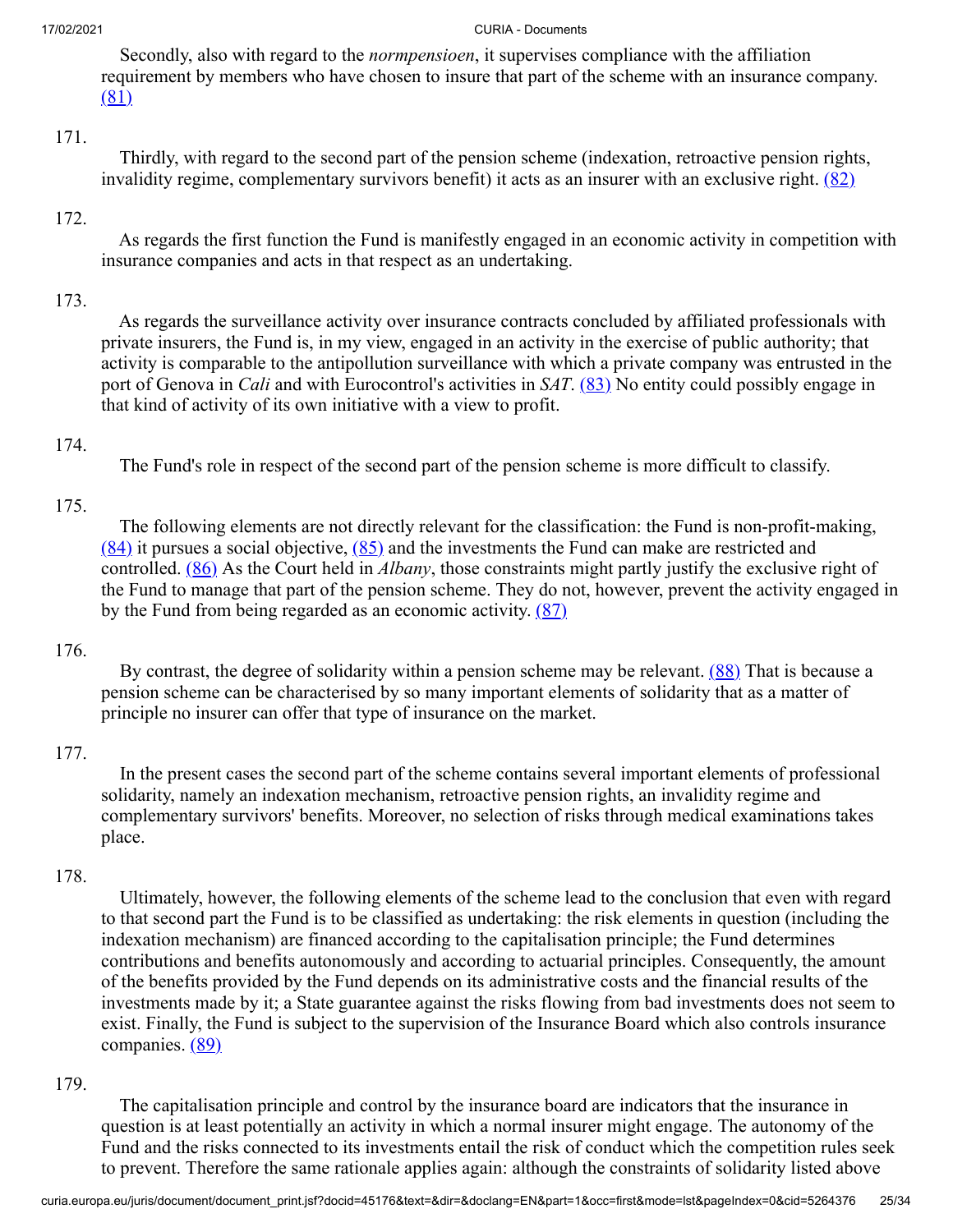might partly justify the Fund's exclusive rights under Article 90(2) of the Treaty, they do not go so far as to prevent its activities from being regarded as economic activities.

### 180.

 I accordingly conclude that when insuring the *normpensioen* and the second part of the scheme the Fund acts as an undertaking within the meaning of the competition rules of the Treaty.

# **VIII - The third question: Articles 90(1) and 86 of the Treaty**

### 181.

 The last question is whether a Member State infringes Articles 90(1) and 86 of the Treaty where it sets up a system of compulsory affiliation to professional pension schemes such as the one established by the Netherlands and where within the framework of that system it makes affiliation to a particular professional pension scheme compulsory.

*1. Applicability of Articles 90(1) and 86*

### 182.

 The first question is whether the Fund is an undertaking enjoying exclusive rights within the meaning of Article 90(1).

### 183.

 With regard to the insurance for the *normpensioen* the Fund is an undertaking, but does not enjoy exclusive rights. Affiliated members are free to conclude insurance contracts with commercial insurers.

### 184.

 With regard to the surveillance of the insurance for the *normpensioen* the Fund does not act as undertaking. Article 90(1) is in that respect inapplicable.

### 185.

 With regard to the insurance for the second part of the scheme the Fund acts as an undertaking and enjoys as the only eligible insurer an exclusive right. In that respect Article 90(1) applies.

### 186.

<span id="page-25-0"></span> It could also be argued that the Fund as an interested undertaking enjoys two further exclusive rights, namely to grant exemptions from compulsory affiliation under Articles 1(2) and 44 of the pension regulation.  $(90)$ 

### 187.

 The second question is whether the Fund holds a dominant position within a substantial part of the common market.

### 188.

 The Fund argued at the hearing that the relevant product market is the market for supplementary pension insurance. Consequently, the Fund holds an exclusive right only in respect of a small part of that market, namely in respect of pensions for medical specialists.

### 189.

<span id="page-25-1"></span> However, as the Commission pointed out, where affiliation to a professional pension scheme is compulsory, other forms of insurance or other insurers are no valid substitute for insurance with the scheme. Medical specialists do not have the possibility of affiliation elsewhere. An undertaking such as the Fund which holds a statutory monopoly for the provision of certain insurance services (here the second part of the pension scheme) in a substantial part of the common market (here the Netherlands) must therefore be regarded as holding a dominant position within the meaning of Article 86 of the Treaty.  $(91)$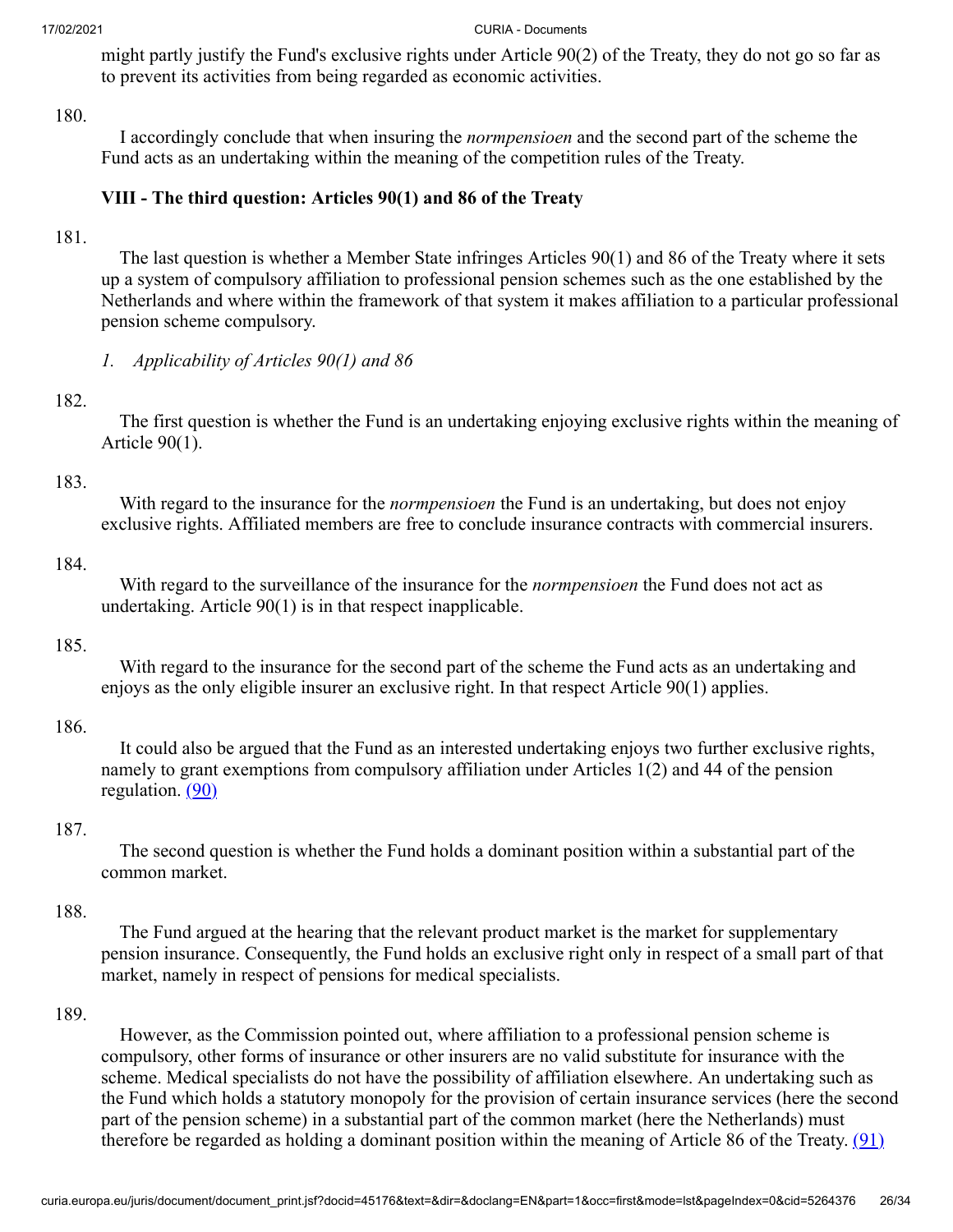## 190.

 Merely creating a dominant position by granting exclusive rights within the meaning of Article 90(1) is not in itself incompatible with Article 86. A Member State is, however, in breach of those provisions if the undertaking in question, merely by exercising the exclusive right granted to it, is led to abuse its dominant position or when such rights are liable to create a situation in which that undertaking is led to commit such abuses.  $(92)$ 

### 191.

<span id="page-26-0"></span>Two types of rules have to be examined.

(a) The rules granting the Fund an exclusive insurance right

### 192.

 In *Albany* the undertakings concerned had complained about the sectoral pension funds' exclusive rights because in their view the funds in question were incapable of satisfying the demand prevailing on the market for such activities.

### 193.

<span id="page-26-2"></span><span id="page-26-1"></span>It does not follow clearly from the judgment  $(93)$  whether the Court accepted that argument, and consequently whether the rules in question *prima facie* infringed Articles 90(1) and 86. In the final analysis the rules were in any event justified under Article  $90(2)$  of the Treaty.  $(94)$ 

### 194.

 In the present cases no one has argued that the professional funds in the Netherlands provide unsatisfactory services. In contrast to *Albany*, the appellants in the main proceedings did not want insurance with a commercial insurer but with an alternative sectoral pension fund. Thus they do not seem to object to compulsory affiliation as such. That is perhaps confirmed by the fact that the appellants did not consider it necessary to submit observations before the Court.

## 195.

 Moreover, nothing in the legal framework described above suggests that the funds are led systematically to abuse their dominant position. On the contrary there appear to be several safeguards against abuse. Interested parties can comment on a profession's request to make affiliation to a given scheme compulsory. The Social and Economic Council and the Insurance Board are heard before affiliation is made compulsory. Subsequent changes to the scheme have to be approved by the Minister. The regulations and statutes of the Fund must respect a number of requirements. Investments are subject to restrictions and the finances of the Fund are permanently controlled.  $(95)$ 

## 196.

<span id="page-26-3"></span> Finally, the scheme chosen by the medical specialists has relatively limited restrictive effects since the Fund enjoys an exclusive right only in respect of the second part of the scheme.

### 197.

 In my Opinion in *Albany* I proposed to leave the question of a *prima facie* infringement of Articles 90(1) and 86 to the national court because too many factual issues were still unclear. In the present cases, however, in view of the features just mentioned, I am inclined to state that there is no such infringement.

### 198.

<span id="page-26-4"></span>In the alternative any such infringement would be justified under Article  $90(2)$  of the Treaty. ( $96$ )

(b) The rules on exemption from compulsory affiliation

199.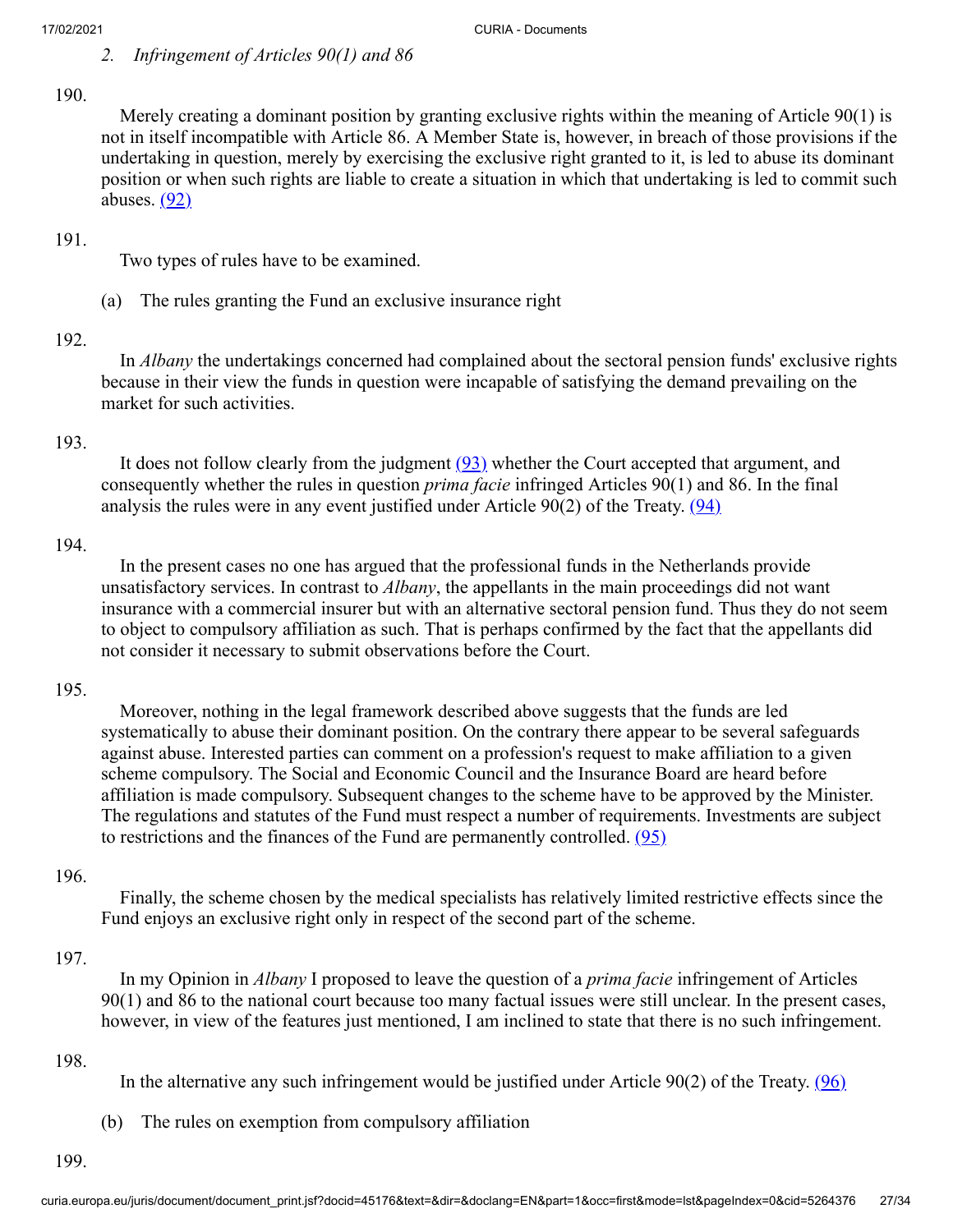According to the Court's judgment in *Albany* a Member State may consider that the power of exemption should be granted to the concerned pension fund alone. The conflict of interest inherent in the dual role as manager of the scheme and as the authority vested with the power to grant exemption was justified or mitigated by the special knowledge of the Fund, the freedom of choice of the Member States to organise such a matter according to their priorities, and the possibility of judicial review.  $(97)$ 

### 200.

<span id="page-27-7"></span><span id="page-27-6"></span><span id="page-27-5"></span> If that case-law is to stand, that reasoning can be directly transposed to the present cases and more specifically to the two exemption possibilities in Articles 1(2) and 44 of the pension regulation of the Fund. [\(98\)](#page-33-8) It has also to be kept in mind that in the present cases medical specialists have a further - at least theoretical - possibility of asking for a ministerial exemption under Article 26 of the BprW. [\(99\)](#page-33-9)

### 201.

 I accordingly conclude that a Member State does not infringe Articles 90(1) and 86 of the Treaty where it sets up a system of compulsory affiliation to professional pension schemes such as the one established by the Netherlands and where within the framework of that system it makes affiliation to a particular professional pension scheme compulsory.

# **IX - Conclusion**

# 202.

 The questions referred by the Kantongerecht Nijmegen should therefore in my opinion be answered as follows:

(1) Articles 5 and 85 of the EC Treaty (now Articles 10 and 81 EC) are not infringed where, at the request of a professional organisation representing the members of a given profession, a Member State makes affiliation to a professional pension scheme compulsory for all members of that profession.

(2) A professional pension fund such as the Netherlands Medical Specialists' Pension Fund acts in respect of the insurance of the *normpensioen* and of the second part of the medical specialists' pension scheme as an undertaking within the meaning of the competition rules of the EC Treaty.

(3) Articles 90(1) and 86 of the EC Treaty (now Articles 86(1) and 82 EC) are not infringed where a Member State sets up a system of compulsory affiliation to professional pension schemes such as the one set up by the Netherlands and where within the framework of that system it makes affiliation to a pension scheme such as the Netherlands medical specialists' pension scheme compulsory.

<span id="page-27-0"></span>[1:](#page-0-0) Original language: English.

<span id="page-27-1"></span>[2:](#page-2-0) - Joined Cases C-430/93 and C-431/93 *Van Schijndel and van Veen* v *SPF* [1995] ECR I-4705.

<span id="page-27-2"></span>[3:](#page-2-1) - See my Opinion of 28 January 1999 and the judgments of 21 September 1999 in Case C-67/96 *Albany International* v *Bedrijfspensioenfonds Textielindustrie*, Joined Cases C-115/97, C-116/97 and C-117/97 *Brentjens' Handelsonderneming* v *Bedrijfspensioenfonds voor de Handel in Bouwmaterialen*, and Case C-219/97 *Drijvende Bokken* v *Pensioenfonds voor de Vervoer- en Havenbedrijven*.

<span id="page-27-3"></span>[4:](#page-3-0)  $-$  Stb. 400.

<span id="page-27-4"></span> $5:$  - Article 3 of the BprW.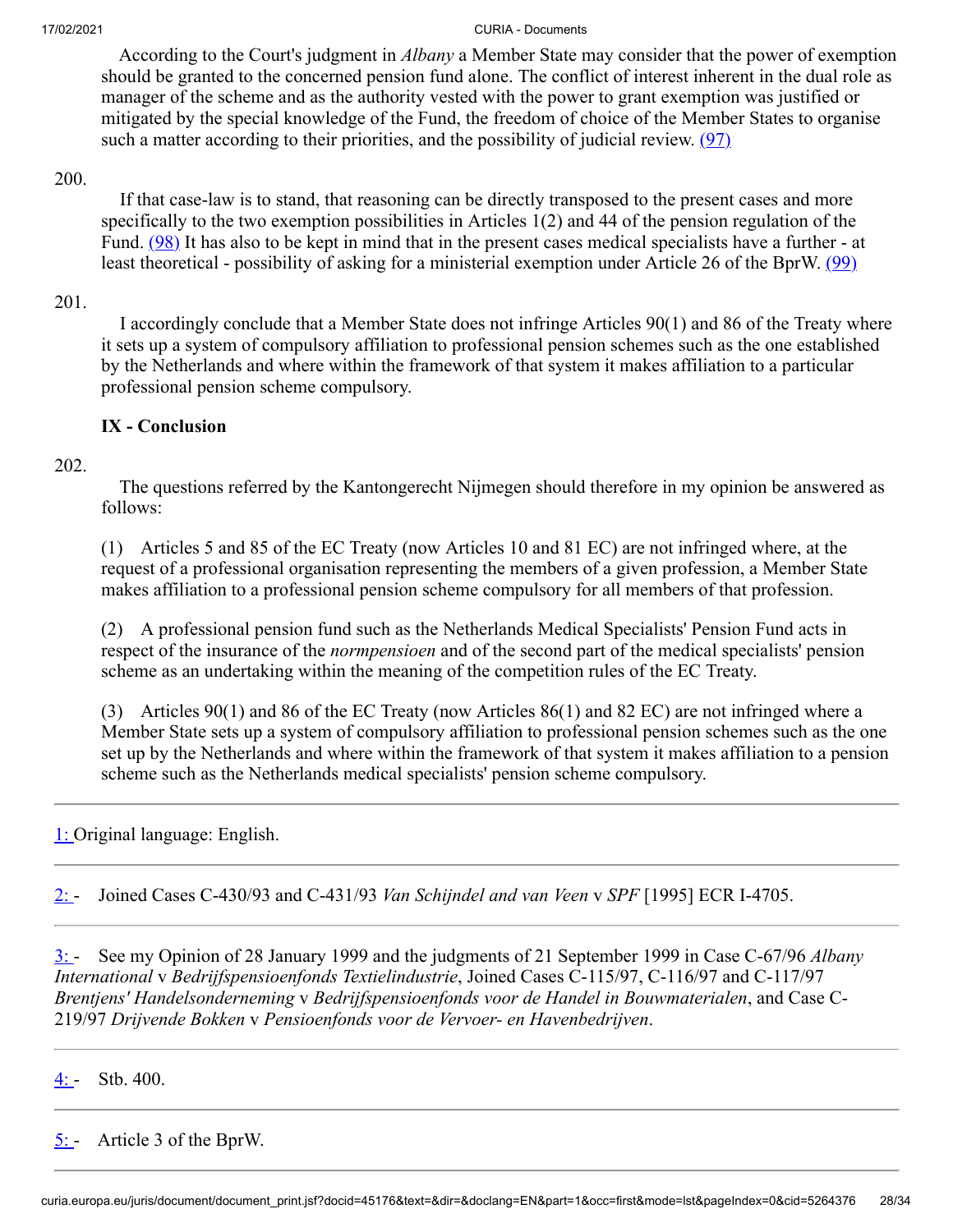<span id="page-28-0"></span>[6:](#page-4-0) - Article 2(4) of the BprW.

<span id="page-28-1"></span> $\frac{7:}{7}$  Article 27 of the BprW.

<span id="page-28-2"></span> $8:$  - Article 31 of the BprW.

<span id="page-28-3"></span> $9:$  Article 2(6) and (7) of the BprW.

<span id="page-28-4"></span>[10:](#page-4-4) Article 5 of the BprW.

<span id="page-28-5"></span>11: Article 12 of the BprW.

<span id="page-28-6"></span>[12:](#page-5-1) - Article  $9(2)$  and (3) and Article 10(2) to (4) of the BprW.

<span id="page-28-7"></span>[13:](#page-5-2) Kamerstukken II 1968/1969, 10 216, No 3, p. 9.

<span id="page-28-8"></span>[14:](#page-5-3) - Memorandum of reply, Bijlagen Hand. TK 1969/1970, 10 216, No 5, p. 2.

<span id="page-28-9"></span>[15:](#page-6-0) - Kamerstukken RII 1969/1970, 10 216, No 5, p. 3.

<span id="page-28-10"></span>[16:](#page-6-1) - *Staatscourant* 1973, No 121.

<span id="page-28-11"></span>[17:](#page-9-0) See paragraphs 31 to 33 above.

<span id="page-28-12"></span>[18:](#page-11-0) - Joined Cases C-430/93 and C-431/93, cited in note 1.

<span id="page-28-13"></span>[19:](#page-11-1) - See also the arguments of Albany, Drijvende Bokken, and Brentjens summarised in my Opinion in *Albany*, cited in note 2, paragraphs 73 to 76.

<span id="page-28-14"></span> $20:$  The Court has already dealt with the fixing of tariffs by Italian customs agents in Case C-35/96 *Commission* v *Italy* [1998] ECR I-3851.

<span id="page-28-15"></span> $21:$  Currently there are several cases pending before the Court and the Court of First Instance which concern the fixing of fees or charges by lawyers (Case C-35/99 *Arduino*) and architects (C-221/99 *Conte* v *Rossi*), a prohibition of association between lawyers and accountants (C-309/99 *Wouters and Others* v *Algemene Raad van de Nederlandse Orde van Advocaten*) and rules on professional conduct issued by the Institute of Professional Representatives before the European Patent Office (Case T-144/99 *EPI* v *Commission*).

<span id="page-28-16"></span>[22:](#page-11-4) - See, for the problems of finding a precise definition, paragraph 83 below.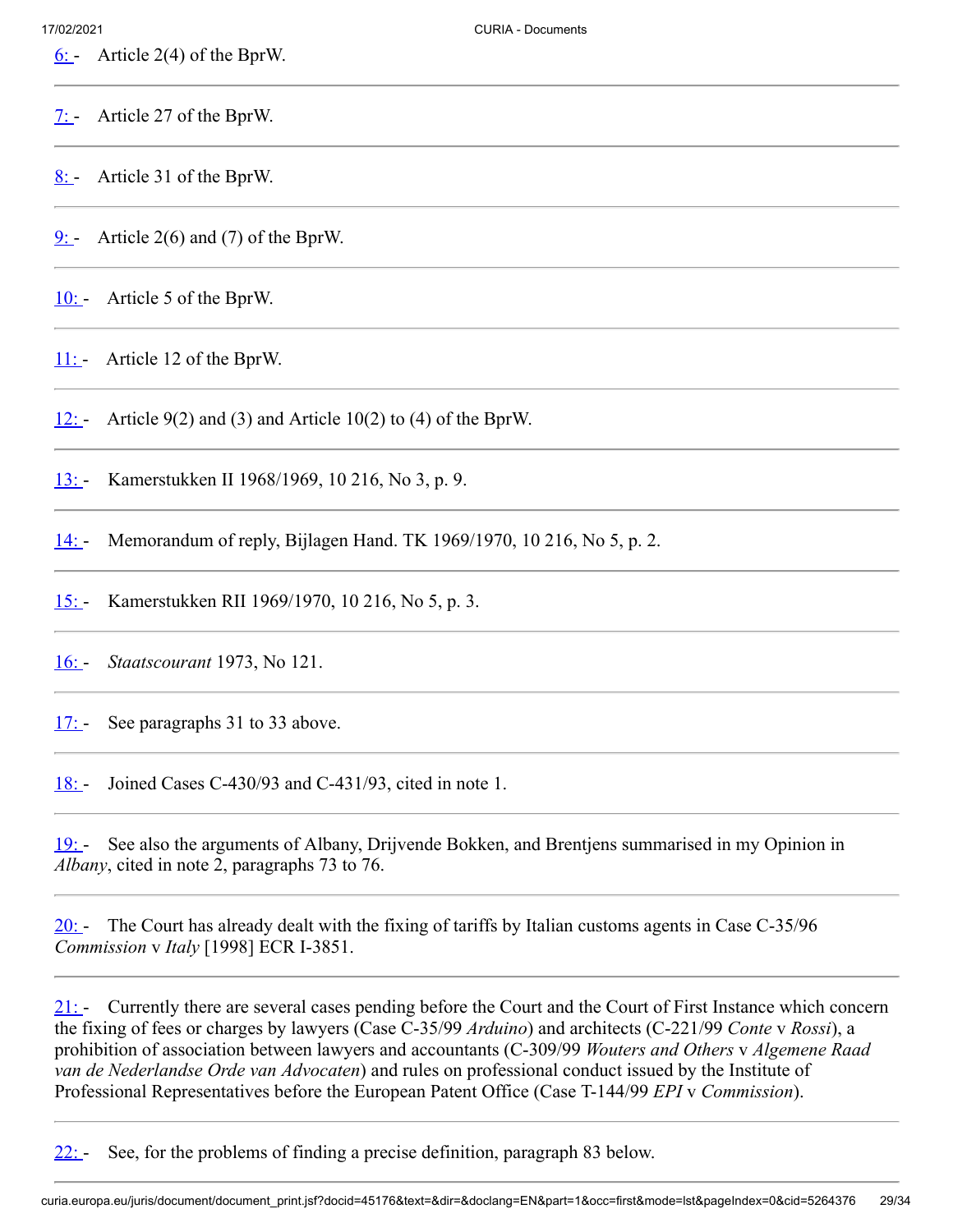<span id="page-29-0"></span>[23:](#page-12-0) - Cf. Organisation for Economic Cooperation and Development (OECD), 'Competition Policy and the Professions<sup>[1]</sup>, Paris 1985.

<span id="page-29-1"></span>[24:](#page-12-1) - See 'Competition Policy and the Professions  $\Box$ , cited in note 22, p. 20 to 31; for a more recent account of the situation in Germany, the UK and France, Michael König, 'Standesrechtliche Wettbewerbsbeschränkungen im gemeinsamen Markt□, Baden-Baden, 1997.

<span id="page-29-2"></span>[25:](#page-12-2) - See for example, C.D. Ehlermann, 'Concurrence et professions libérales: antagonismes ou compatibilité?, *Revue du marché commun et de l'Union européenne*, 1993, p. 136; L. Idot, 'Quelques réflexions sur l'application du droit communautaire de la concurrence aux ordres professionnels<sup>[1]</sup>, *Journal des Tribunaux, Droit Européen*, 1997, p. 73; A. Riesenkampff, S. Lehr, 'Membership of Professional Associations and Article 85 of the EC Treaty<sup>[1]</sup>, *World Competition*, 1996, p. 57; H. Nyssens, 'Concurrence et ordres professionnels: les trompettes de Jéricho sonnent-elles? $\Box$ , *Revue de Droit Commercial Belge*, 1999, p. 475.

<span id="page-29-3"></span>[26:](#page-13-0) - The German Bundesverfassungsgericht has held that a legal definition of the professions ('freie Berufe $\square$ in German) is simply impossible: BVerfGE 10, 354 (364); see for an attempt to define the essential characteristics of the professions, 'Competition Policy and the Professions $\Box$ , cited in note 22, p. 9 to 13.

<span id="page-29-4"></span>[27:](#page-13-1) - See D.W. Carlton, J.M. Perloff, 'Modern Industrial Organisation $\Box$ , 2nd ed., New York, 1994, p. 115.

<span id="page-29-5"></span>[28:](#page-13-2) - See 'Modern Industrial Organisation $\Box$ , cited in note 26, p. 558.

<span id="page-29-6"></span> $29:$  See, for the relevance of the first and the third of the following conclusions, paragraphs 137 and 162 below.

<span id="page-29-7"></span>[30:](#page-14-0) - See also paragraphs 251 and 252 of my Opinion in *Albany*.

<span id="page-29-8"></span>[31:](#page-14-1) - See paragraph 193 of and note 90 in my Opinion in *Albany*.

<span id="page-29-9"></span> $32:$  Cited in note 2.

<span id="page-29-10"></span>[33:](#page-14-3) - See paragraphs 114 to 121 below.

<span id="page-29-11"></span>[34:](#page-14-4) - OJ 1998 L 209, p. 46.

<span id="page-29-12"></span>[35:](#page-14-5) - Paragraph 54 of the judgment.

<span id="page-29-13"></span>[36:](#page-14-6) Paragraph 59 of the judgment.

<span id="page-29-14"></span> $37:$  Paragraph 63 of the judgment.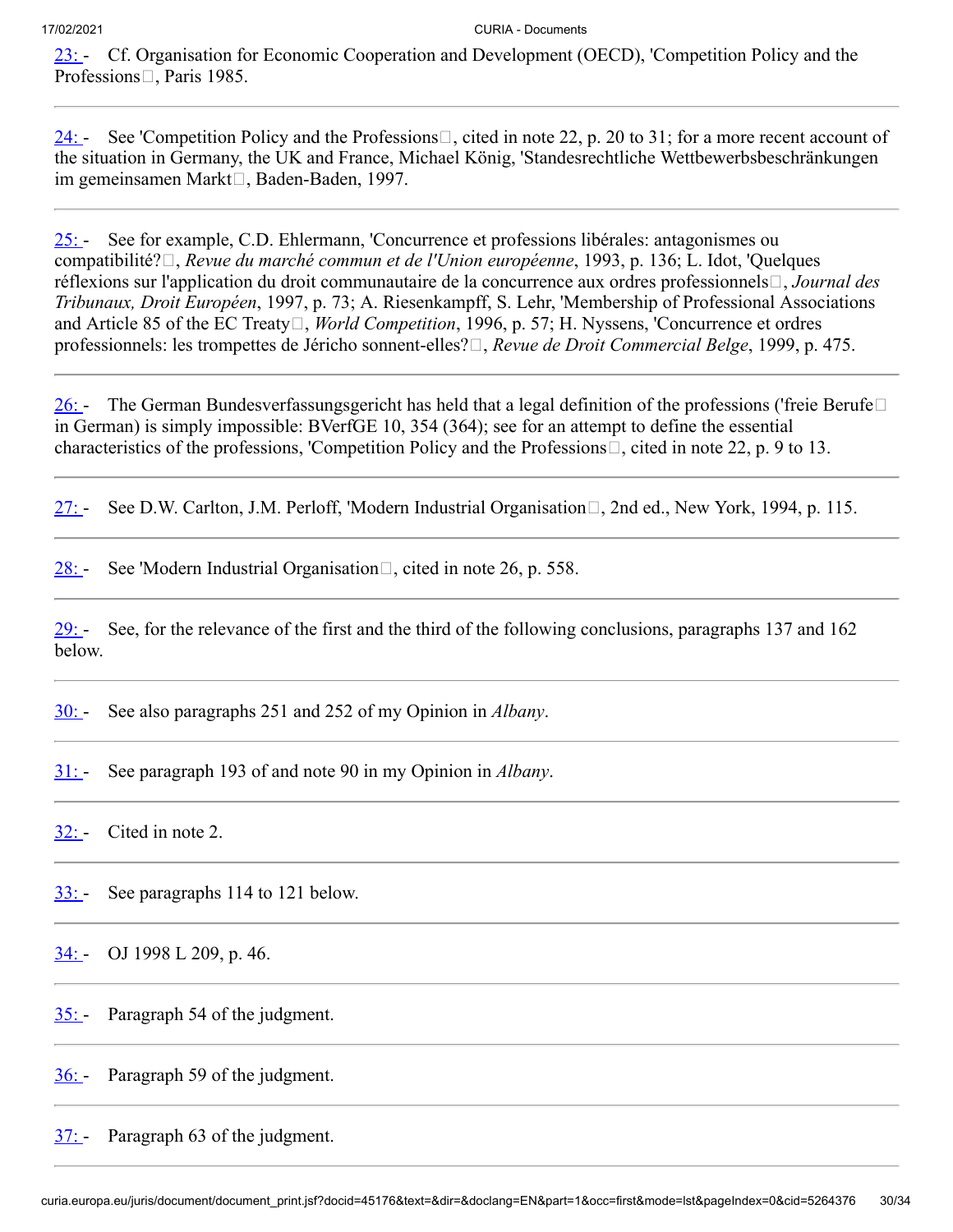<span id="page-30-0"></span>[38:](#page-15-0) Paragraphs 54 to 58 of the judgment.

<span id="page-30-1"></span>[39:](#page-15-1) Paragraph 59 of the judgment.

<span id="page-30-2"></span> $40:$  Paragraph 60 of the judgment.

<span id="page-30-3"></span>[41:](#page-15-3) - Cited in note 33.

<span id="page-30-4"></span>[42:](#page-15-4) - Case 238/82 *Duphar* v *Netherlands* [1984] ECR 523, paragraph 16 of the judgment.

<span id="page-30-5"></span>[43:](#page-15-5) - See paragraphs 123 to 130 of my Opinion in *Albany*, cited in note 2.

<span id="page-30-6"></span>[44:](#page-15-6) - See, for example, Joined Cases 209/84 to 213/84 *Ministère Public* v *Asjes* [1986] ECR 1425, paragraph 40 of the judgment.

<span id="page-30-7"></span>[45:](#page-15-7) - See for further details paragraphs 183 to 185 of my Opinion in *Albany*.

<span id="page-30-8"></span>[46:](#page-15-8) - See for further details and references paragraph 126 of my Opinion in *Albany*.

<span id="page-30-9"></span>[47:](#page-16-0) - Case C-120/95 *Decker* v *Caisse de Maladie des Employées Privés* [1998] ECR I-1831.

<span id="page-30-10"></span>[48:](#page-16-1) - See Case C-41/90 *Höfner and Elser* [1991] ECR I-1979, paragraph 21 of the judgment.

<span id="page-30-11"></span>[49:](#page-16-2) - See Case C-35/96 *Commission* v *Italy*, cited in note 19, paragraphs 36 to 38 of the judgment (discussed in more detail in paragraphs 108 to 110 below); Opinion of Advocate General Lenz in Case 170/83 *Hydrotherm* v *Compact* [1984] ECR 2999, point B(1) of the Opinion; see also Commission Decision 76/743/EEC *Reuter/BASF*, OJ 1976 L 254, p. 40 (inventor); Commission Decision 78/516/EEC *RAI/UNITEL*, OJ 1978 L 157, p. 39 (opera singer).

<span id="page-30-12"></span>[50:](#page-16-3) - Case 118/85 *Commission* v *Italy* [1987] ECR 2599, paragraph 7 of the judgment.

<span id="page-30-13"></span>[51:](#page-16-4) - See for example the Opinion of Advocate General Tesauro in Case C-364/92 *SAT Fluggesellschaft* v *Eurocontrol* [1994] ECR I-43, paragraph 9.

<span id="page-30-14"></span>[52:](#page-16-5) Case C-35/96, cited in note 19.

<span id="page-30-15"></span>[53:](#page-17-0) - See my Opinion in *Albany*, cited in note 2, paragraphs 209 to 217; and see now Case C-22/98 *Becu and Others*, judgment of 16 September 1999, paragraphs 24 to 26.

<span id="page-30-16"></span>[54:](#page-17-1) Paragraph 217 of the Opinion.

curia.europa.eu/juris/document/document\_print.jsf?docid=45176&text=&dir=&doclang=EN&part=1&occ=first&mode=lst&pageIndex=0&cid=5264376 31/34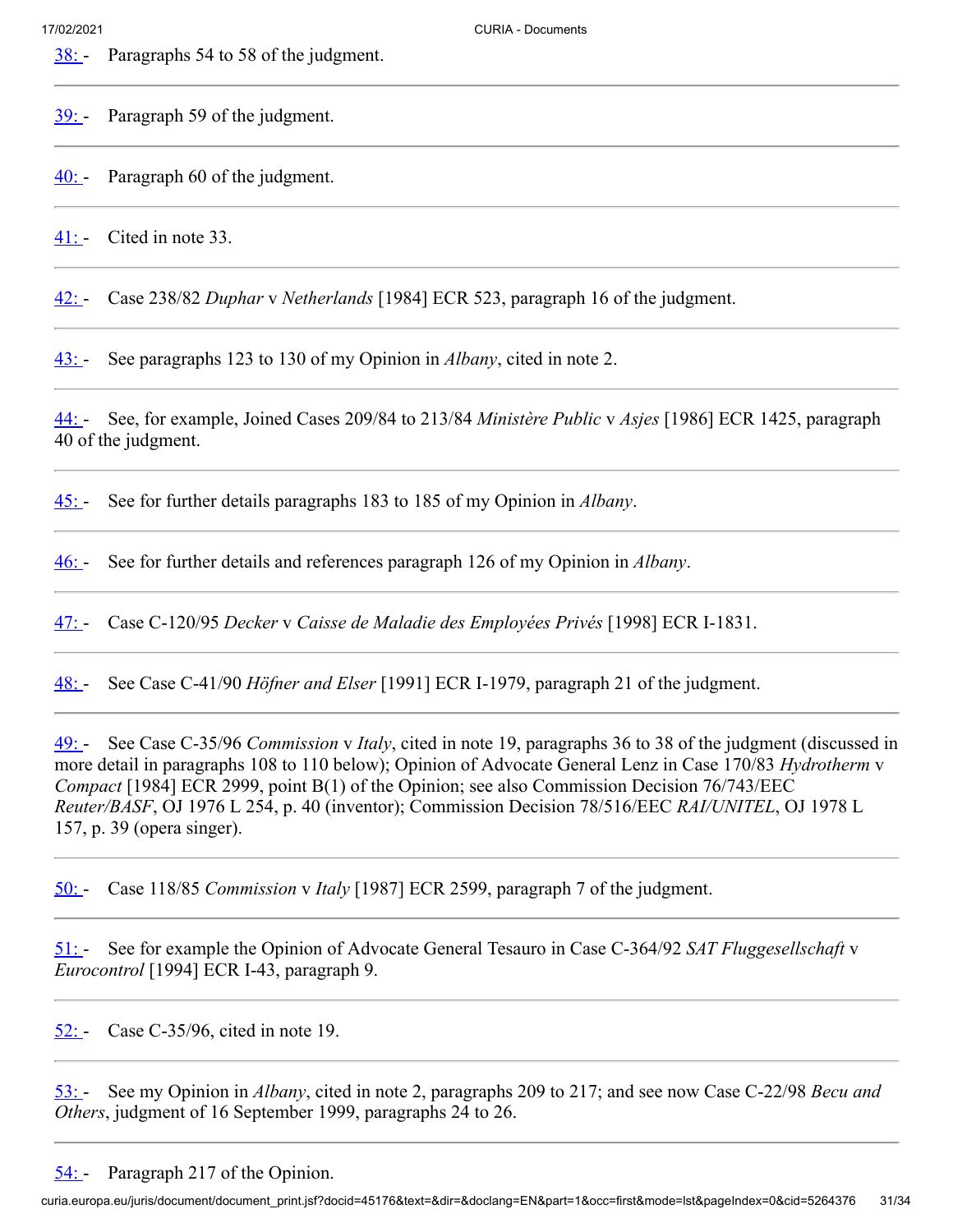<span id="page-31-0"></span>[55:](#page-17-2) - See also paragraph 229 of my Opinion in *Albany*.

<span id="page-31-1"></span>[56:](#page-18-0) - See on that distinction paragraphs 218 to 227 of my Opinion in *Albany*.

<span id="page-31-2"></span>[57:](#page-19-0) - Case 123/83 *BNIC* v *Clair* [1985] ECR 391, paragraph 17 of the judgment; Case C-35/96 *Commission* v *Italy*, cited in note 19, paragraph 40.

<span id="page-31-3"></span>[58:](#page-19-1) - Case C-96/94 *Centro Servizi Spediporto* v *Spedizioni Marittima del Golfo* [1995] ECR I-2883, paragraphs 22 to 25 of the judgment.

<span id="page-31-4"></span>[59:](#page-19-2) - Case C-35/96 *Commission* v *Italy*, cited in note 19, paragraphs 39 to 44 of the judgment.

<span id="page-31-5"></span>[60:](#page-19-3) - Paragraphs 245 to 294 of the Opinion, cited in note 2.

<span id="page-31-6"></span>[61:](#page-19-4) - See paragraphs 36 to 45 above.

<span id="page-31-7"></span> $62:$  See paragraphs 43 to 45 above.

<span id="page-31-8"></span> $63:$  See paragraphs 38 to 42 above.

<span id="page-31-9"></span> $\underline{64:}$  See paragraphs 82 to 86 and 89 above.

<span id="page-31-10"></span>[65:](#page-20-3) - See paragraphs 250 to 252 of my Opinion in *Albany*.

<span id="page-31-11"></span>[66:](#page-20-4) - See for references notes 115 and 116 of my Opinion in *Albany*.

<span id="page-31-12"></span>[67:](#page-20-5) - See Case 5/69 *Völk* v *Vervaecke* [1969] ECR 295; see for a reasoning similar to the one adopted in the present case the Commission's decision in *Irish Banks' Standing Committee*, OJ 1986 L 295, p. 28, paragraph 16.

<span id="page-31-13"></span>[68:](#page-20-6) - See for the importance of that argument for example Notice concerning the assessment of cooperative joint ventures pursuant to Article 85 of the EEC Treaty, OJ 1993 C 43, p. 2, point III.2(d).

<span id="page-31-14"></span>[69:](#page-21-0) - See paragraphs 258 and 259 of my Opinion in *Albany*.

<span id="page-31-15"></span>[70:](#page-21-1) - See for more details paragraphs 262 to 270 of my Opinion in *Albany*.

<span id="page-31-16"></span>[71:](#page-21-2) - See paragraph 40 above.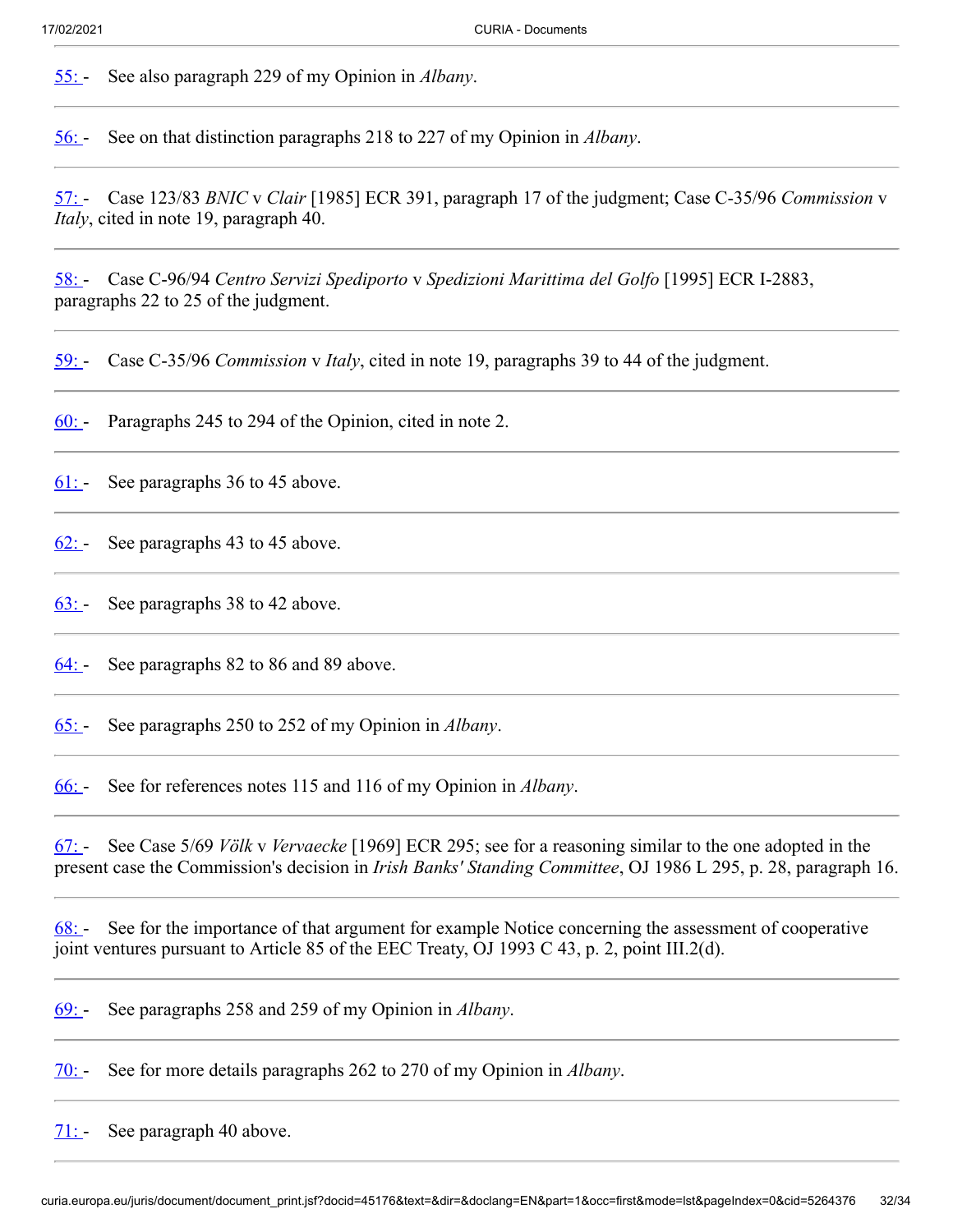<span id="page-32-0"></span>[72:](#page-21-3) - See Case C-399/93 *Oude Luttikhuis and Others* v *Coberco* [1995] ECR I-4515, paragraphs 13 and 14 of the judgment; see also paragraphs 271 to 275 of my Opinion in *Albany*.

<span id="page-32-1"></span>[73:](#page-21-4) - See for more details paragraphs 276 to 286 of my Opinion in *Albany*.

<span id="page-32-2"></span>[74:](#page-22-0) - Paragraphs 287 to 294.

<span id="page-32-3"></span>[75:](#page-22-1) - See, for example, the ruling in Case C-2/91 *Meng* [1993] ECR I-5751.

<span id="page-32-4"></span>[76:](#page-22-2) - Case 136/86 *BNIC* v *Aubert* [1987] ECR 4789, paragraphs 22 to 24 of the judgment.

<span id="page-32-5"></span>[77:](#page-22-3) - Case C-266/96 *Corsica Ferries France* v *Gruppo Antichi Ormeggiatori del Porto di Genova and Others* [1998] ECR I-3949, paragraph 51 of the judgment.

<span id="page-32-6"></span>[78:](#page-23-0) See paragraphs 87 and 91 above.

<span id="page-32-7"></span>[79:](#page-23-1) - See Case C-35/96 *Commission* v *Italy*, cited in note 19, paragraphs 52 to 60 of the judgment.

<span id="page-32-8"></span>[80:](#page-23-2) See paragraphs 38 to 42 above.

<span id="page-32-9"></span>[81:](#page-24-0) See paragraph 40 above.

<span id="page-32-10"></span> $82:$  See paragraphs 43 to 45 above.

<span id="page-32-11"></span>[83:](#page-24-2) - See paragraphs 311 to 314 of the Opinion in *Albany*, cited in note 2.

<span id="page-32-12"></span>[84:](#page-24-3) - Joined Cases 209/78 to 215/78 and 218/78 *Van Landwyck* v *Commission* [1980] ECR 3125, paragraph 21 of the judgment; see also paragraph 85 of the judgment and paragraph 336 of the Opinion in *Albany*.

<span id="page-32-13"></span>[85:](#page-24-4) - Case 155/73 *Sacchi* [1974] ECR 409, paragraphs 13 and 14 of the judgment; see also paragraph 86 of the judgment and 336 of the Opinion in *Albany*.

<span id="page-32-14"></span>[86:](#page-24-5) - See paragraphs 86 of the judgment and 335 of the Opinion in *Albany*.

<span id="page-32-15"></span>[87:](#page-24-6) See paragraph 86 of the judgment and paragraph 330 of the Opinion.

<span id="page-32-16"></span>[88:](#page-24-7) - Implicit in paragraph 85 of the judgment and explicit in paragraph 343 of the Opinion in *Albany*.

<span id="page-32-17"></span>[89:](#page-24-8) - See paragraphs 81 and 82 of the judgment and 338 to 342 of the Opinion in *Albany*.

curia.europa.eu/juris/document/document\_print.jsf?docid=45176&text=&dir=&doclang=EN&part=1&occ=first&mode=lst&pageIndex=0&cid=5264376 33/34